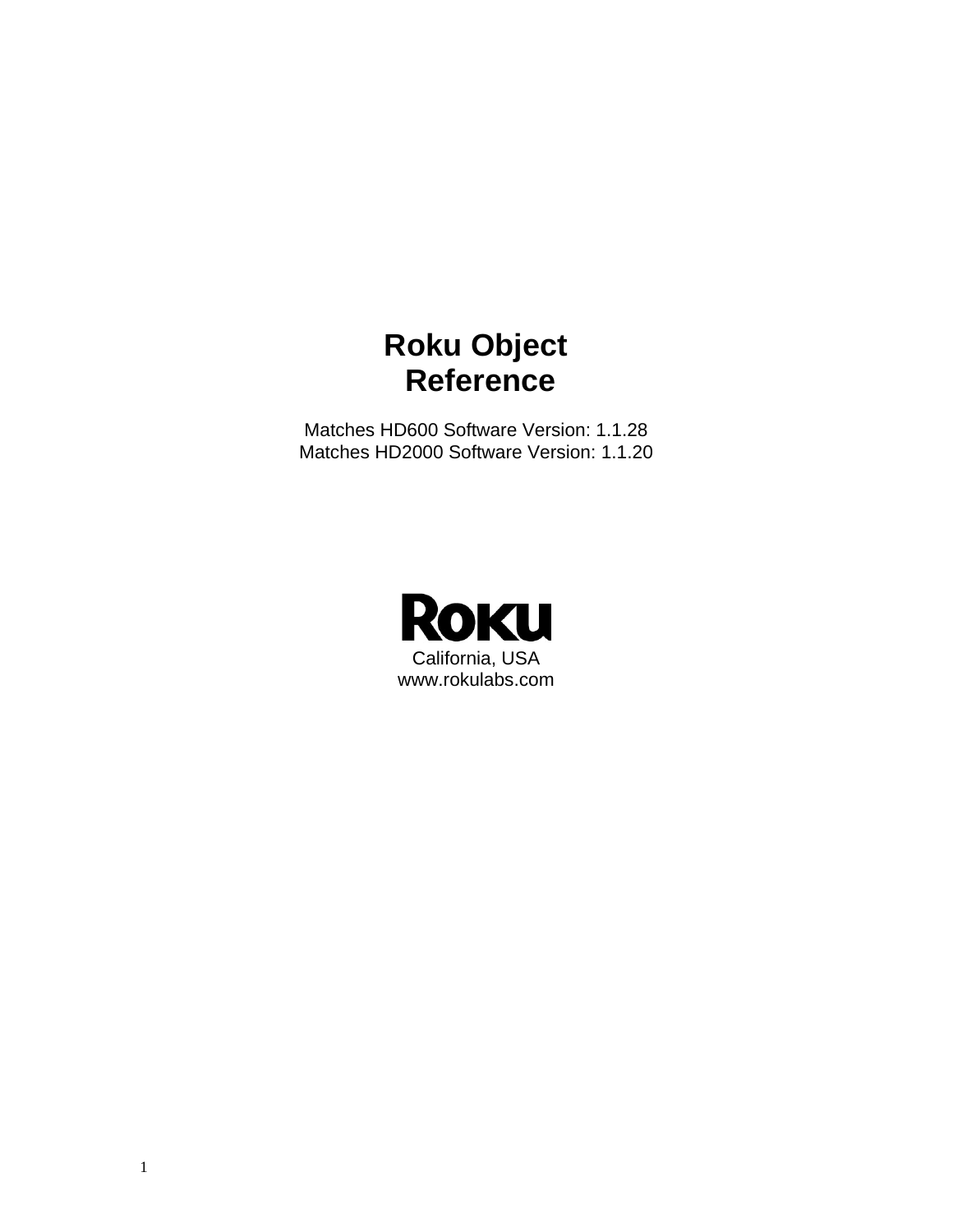# **Table of Contents**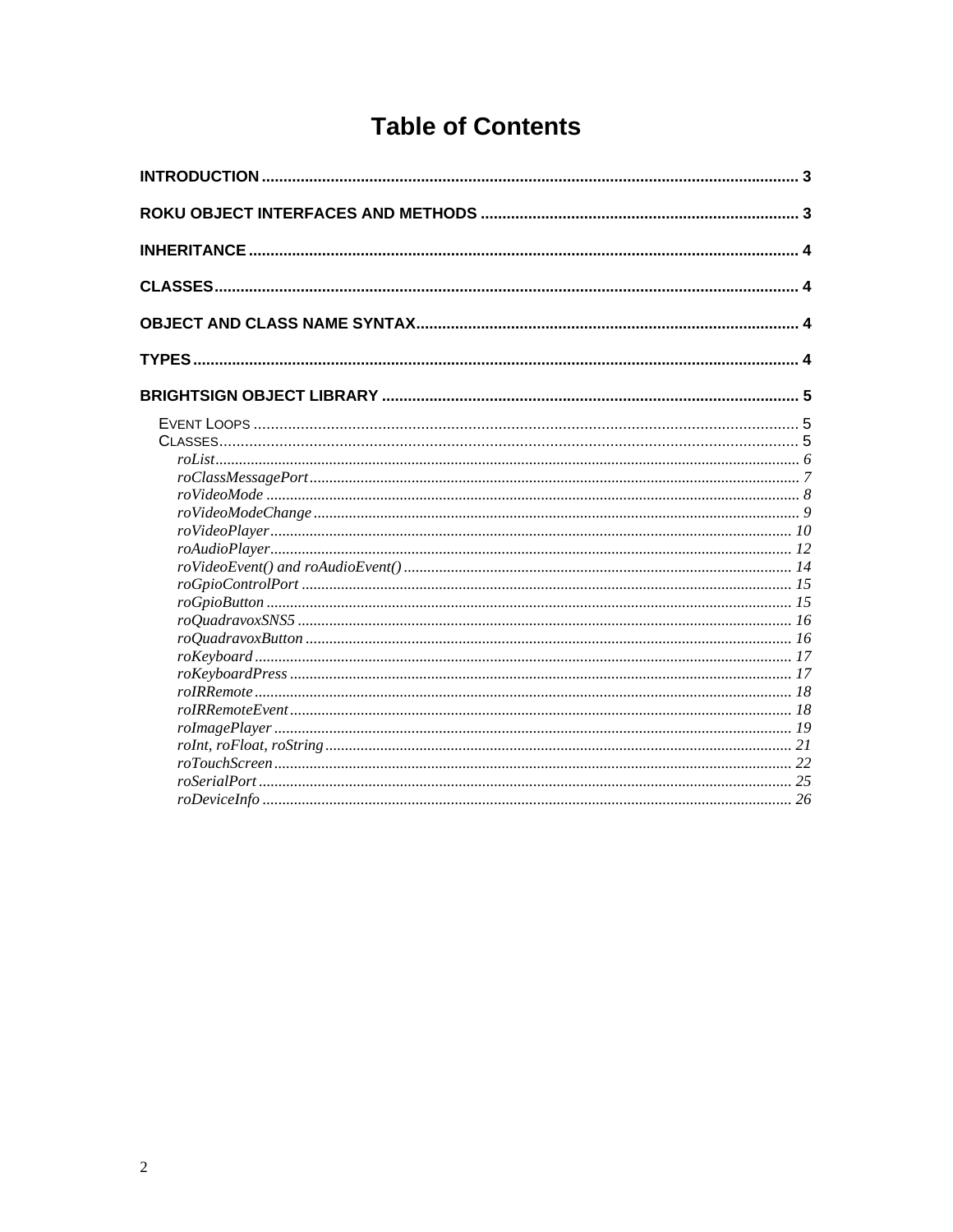# **Introduction**

Roku Objects (RO) are the standardized way Roku software exposes functionality for our products' public SDKs. In other words, to publish a new API, Roku will create a new Roku Object. The first product to use this method is the BrightSign.

Roku Objects have these key objectives:

- To be largely language independent.
- To be robust to software upgrades. A RO interface, once established, never changes its methods or its binary linkage.
- To be compatible with compiled or interpreted languages. ROs are completely discoverable and callable at run time or compile time.
- To support multiple abstract interfaces. This allows objects to be used in powerful ways as we'll see below.

As well as the core Roku Object architecture, this reference also defines event architecture and the required interfaces to participate in this scheme. The event scheme is a fundamental piece of any multi-threaded application. Its standardization is the first part in a sequence of RO based standards Roku will adopt across our products, to maximize compatibility of third party plug-ins.

This document describes the Roku Object architecture as two main sections:

- how to use them (as a script writer)
- the initial objects defined for BrightSign

# **Roku Object Interfaces and Methods**

Every Roku Object consists of one or more "Interfaces". An RO Interface consists of one or more Methods. For example, the roVideoPlayer has two interfaces: ifMediaTransport and ifSetMessagePort. The Interface ifSetMessagePort has one Member: SetPort.

```
For example: 
p = CreateObject("roMessagePort") 
video= CreateObject("roVideoPlayer") 
gpio = CreateObject("roGpioControlPort") 
gpio.SetPort(p)
```
This syntax makes use of a short cut provided by the language: The interface name is optional, unless it is needed to resolve name conflicts.

```
For example: 
gpio.SetPort(p)
```
video.SetPort(p)

```
is the same as: 
gpio.ifSetMessagePort.SetPort(p)
```
Note that the abstract Interface ifSetMessagePort is exposed and implemented by both the roGpioControlPort and the roVideoPlayer objects. Once the method SetPort is called, these objects will send their events to the supplied message port. This is discussed more in the Event section below.

Once an interface is defined and published, it is never changed. For example, imagine if Roku decided in a future release that the ifSetMessagePort really needed another method, say "ClearMessagePort". Instead of changing the ifSetMessagePort interface, we would create a new interface ifSetMessagePort2. This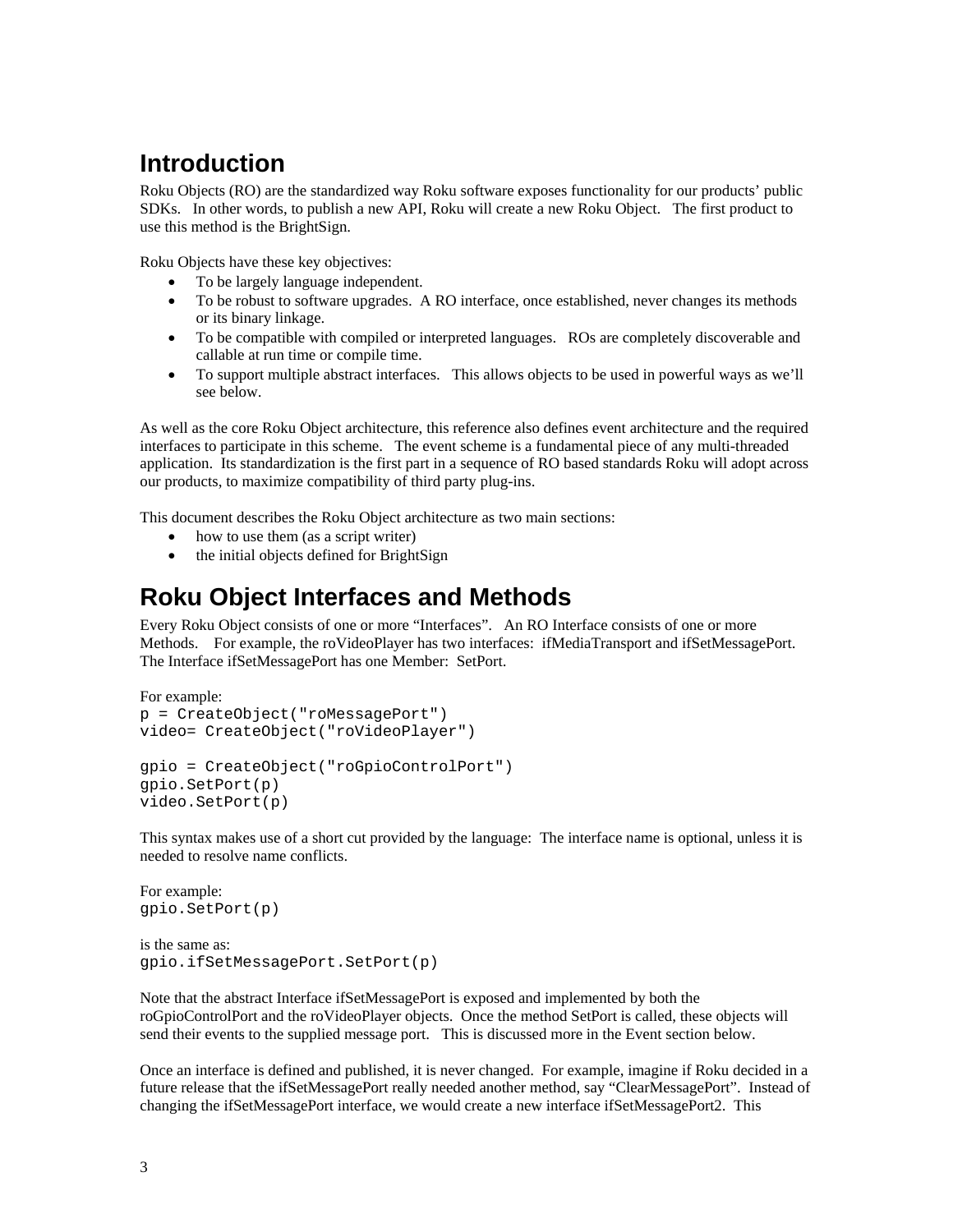interface would contain only the new methods. The "old" method still exists in the original Interface. Older applications will only use the original interface, but newer applications could use the original and the new interface. This ensures full backwards compatibility with the installed base of Roku scripts and applications with future versions of Roku products.

Roku Objects consist only of interfaces. Interfaces define only methods. There is no concept of a "property" or variable at the Object or Interface level. These must be implemented as Set/Get methods in an Interface.

# **Inheritance**

There is no explicit support for Inheritance in the RO architecture. However, this section is a brief discussion of how C++ concepts of inheritance map to ROs.

- **Use of Virtual Base classes to abstract interfaces**. For example, in C++ one might create a virtual base class for a *AsciiStream* Object. Then create implementation class for an *RS232Port*, *TCP*, or *Keyboard*. This type of functionality is accomplished with Roku Objects by defining an Interface (for example *ifAsciiStream*), then ROs that expose this interface (e.g. the *roTCP*)
- **Use of "Mix-in" classes to bring-in existing functionality**. ROs don't have an exact equivalent. If the writer of an object wants to bring-in existing RO they can create them and hold a reference to them internally. If the object creator wants to expose a created objects Interface(s), it must expose the same interface (all interfaces are public), and then when an interface method is called, the RO calls the appropriate Interface of a called object.

# **Classes**

A Class Name is the name used to create a Roku Object. For example: video= CreateObject("roVideoPlayer")

*roVideoPlayer* is the class name.

# **Object and Class Name Syntax**

Class names:

- must start with an alphabetic character  $(a z)$
- may consist of alphabetic characters, numbers, or the symbol " " (underscore)
- they are not case sensitive
- may be of any reasonable length

# **Types**

The following types are currently defined for values that can be passed to or returned from a RO Method:

- "rotVOID"
- "rotINT32"
- "rotFLOAT"
- "rotSTRING"
- "rotBOOL"
- "rotOBJECT"
- "rotINTERFACE"

Note that:

- Types are strings.
- The class name of an object is the type of that object.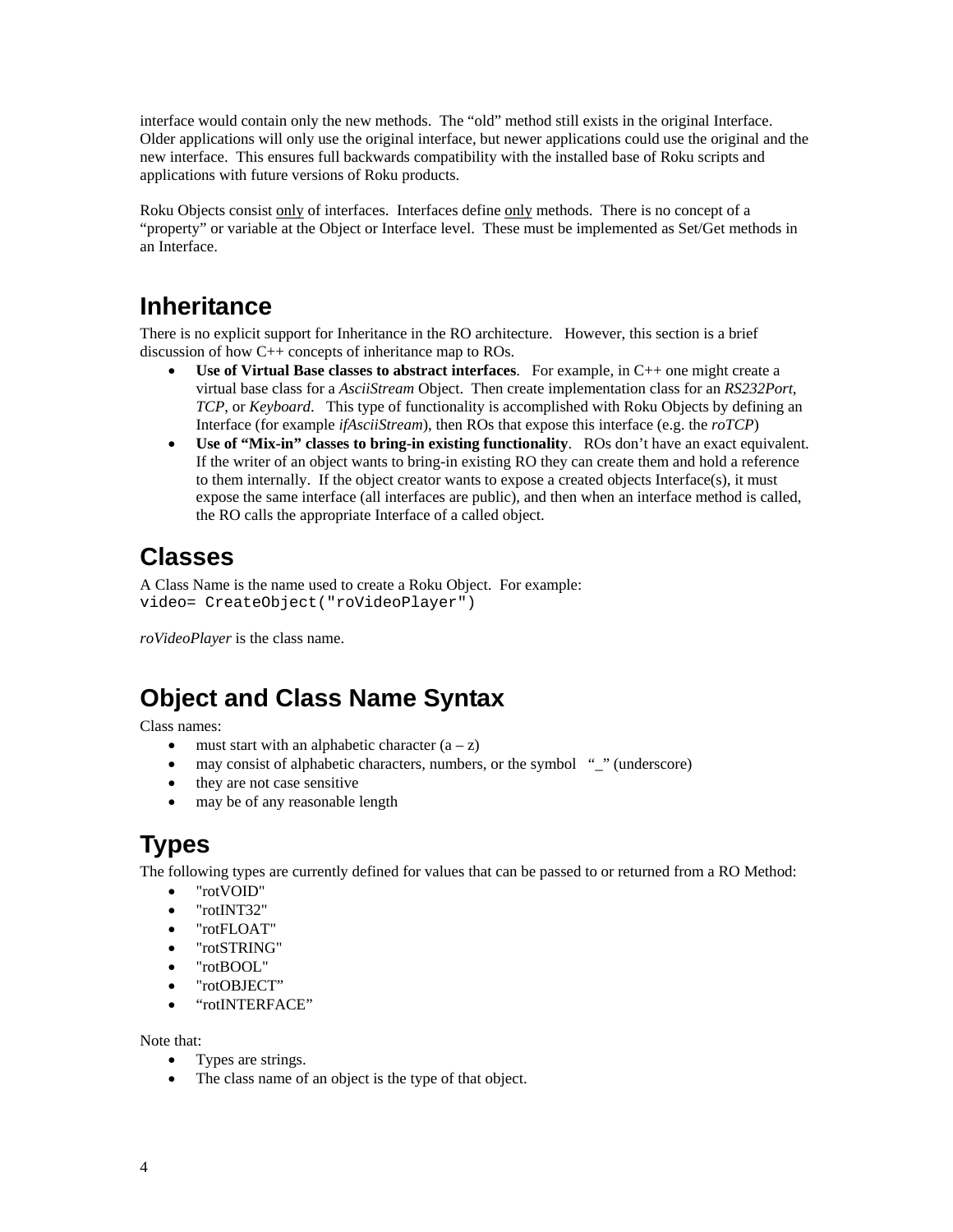# **BrightSign Object Library**

This section specifies each of the Roku Objects that are included with BrigthScript.

## *Event Loops*

When creating anything more than a very simple script, an Event Loop will need to be created. An Event Loop typically has this structure:

- 1. wait for the event
- 2. process the event
- 3. jump back to 1

Events are things like a button press, a timer that has triggered, a video that has finished playing back, etc.

By convention, Roku Object (RO) events work as follows.

- A RO of type "roMessagePort" is created. In BrightScript, by the user's script.
- ROs that can send events are instructed to send their events to this message port. You could set up multiple message ports, and have each event go to its own message port, but it is usually simpler to just create one message port, and have the events all go to this one port. To instruct the RO to send events to a specific port, use the *ifSetMessagePort* Interface.
- The script waits for an event. The actual function to do this is the ifMessagePort.WaitMessage $(0, 1)$ but if you are using BrightScript, the built-in statement WAIT makes this easy.
- If multiple event types are possible, your script should determine which event that the wait received, then process it. The script then jumps back to the Wait.

An "Event" can be generated by any Roku Object. For example, the class "roGpioControlPort" sends events of type "roGpioButton". The "roGpioButton" has one interface: ifInt. ifInt allows access to an integer. An event loop needs to be aware of the possible events it can get, and process them.

#### **Example**

```
print "BrightSign Button-LED Test Running" 
p = CreateObject("roMessagePort") 
tmr = CreateObject("roMessagePort") 
gpio = CreateObject("roGpioControlPort") 
gpio.SetPort(p) 
sw = CreateObject("roGpioControlPort") 'switch/led control port 
sw.SetPort(p) 
event_loop: 
   msg=wait(0, p) 
    if type(msg)<>"roGpioButton" then event_loop 
   butn = msg.GetInt() 
    if butn > 5 then event_loop 
    sw.SetOutputState(butn+17,1) 
   print "Button Pressed: ";butn 
  msg = wait (500, tmr) sw.SetOutputState(butn+17,0) 
    clear_events: 
        msg=p.GetMessage():if type(msg)<>"rotINT32" then clear_events 
    goto event_loop
```
## *Classes*

For each class a brief description is given, a list of interfaces, and the member functions in the interfaces.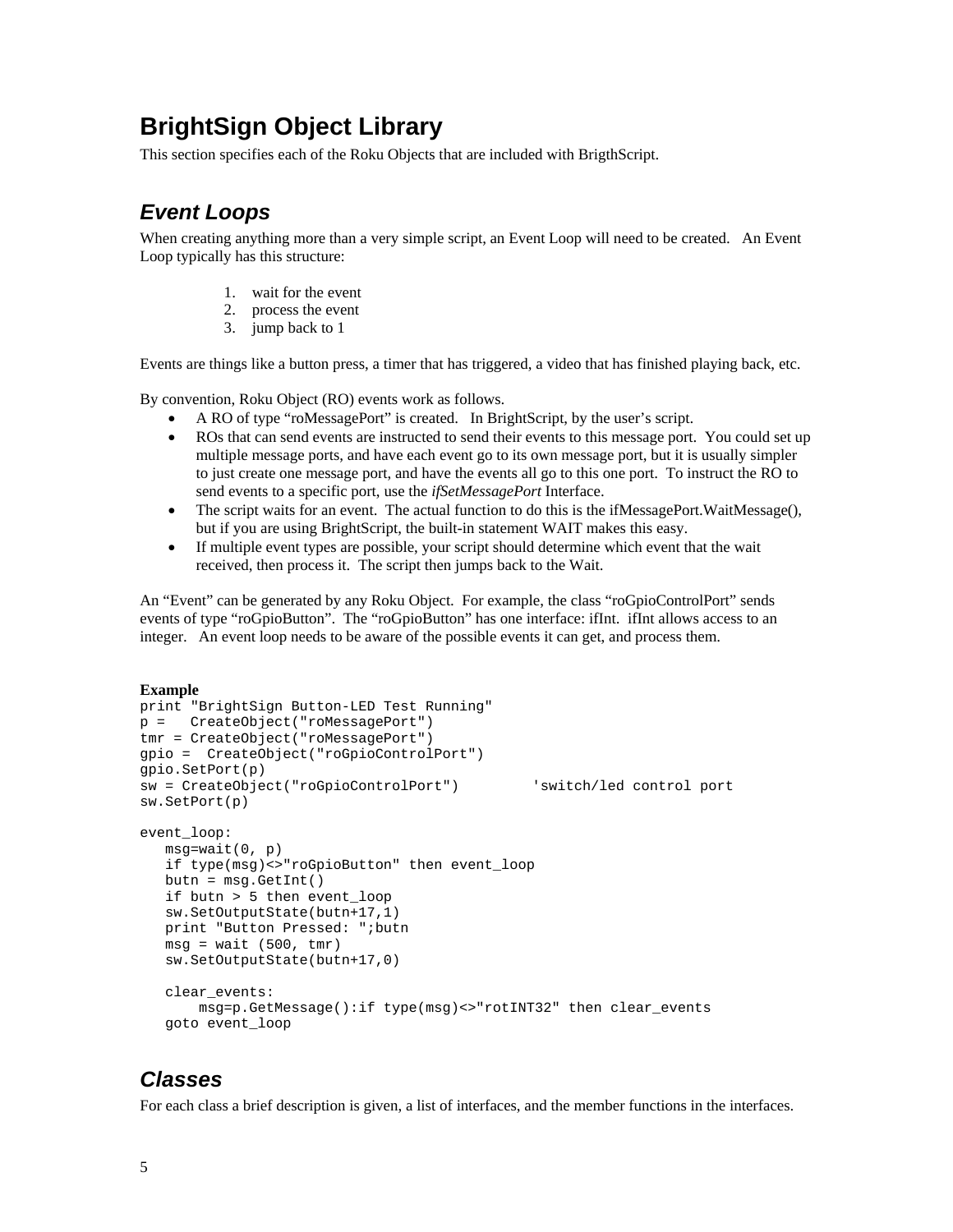## **roList**

A general purpose doubly link list. It can be used as a container for arbitrary length lists of Roku Objects.

Interfaces:

• *ifList* 

```
 rotINT32 Count(rotVOID) 
 rotBOOL IsEmpty(rotVOID) 
 rotBOOL ResetIndex(rotVOID) 
 rotVOID AddTail(rotOBJECT obj) 
 rotVOID AddHead(rotOBJECT obj) 
 rotBOOL FindIndex(rotSTRING name) 
 rotOBJECT RemoveIndex(rotVOID) 
 rotOBJECT GetIndex(rotVOID) 
 rotOBJECT RemoveTail(rotVOID) 
 rotOBJECT RemoveHead(rotVOID) 
 rotOBJECT GetTail(rotVOID) 
 rotOBJECT GetHead(rotVOID)
```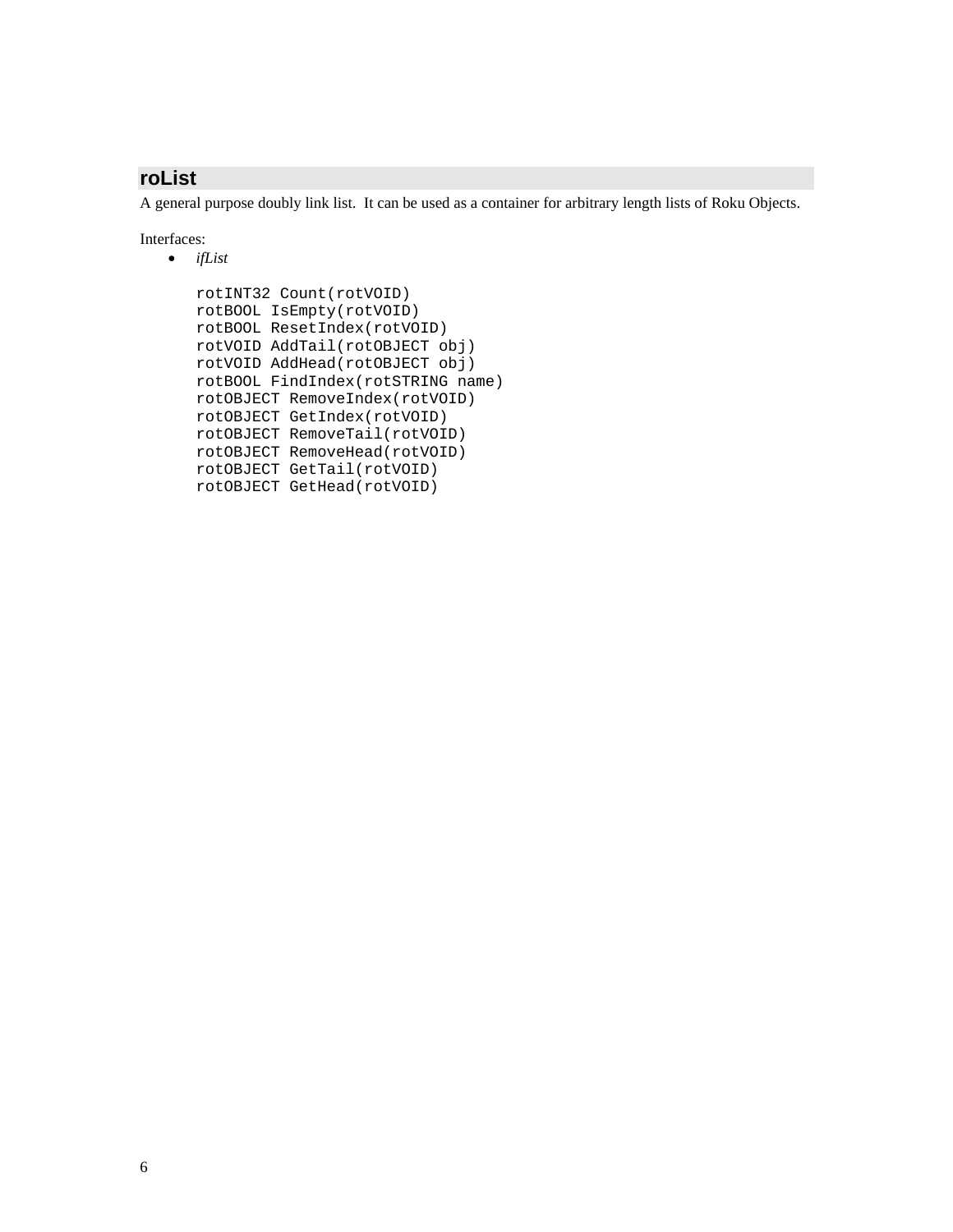## **roClassMessagePort**

A message port is the place messages (events) are sent. See the "Event Loops" section for more details. When using Roku BrightScript, you would not call these functions directly. Instead, use the "Wait" BrightScript statement (see the BrightScript documentation).

Interfaces:

• *ifMessagePort* 

```
 rotOBJECT GetMessage (rotVOID) 
 rotOBJECT WaitMessage(rotINT timeout) 
 rotVOID PostMessage(rotOBJECT msg)
```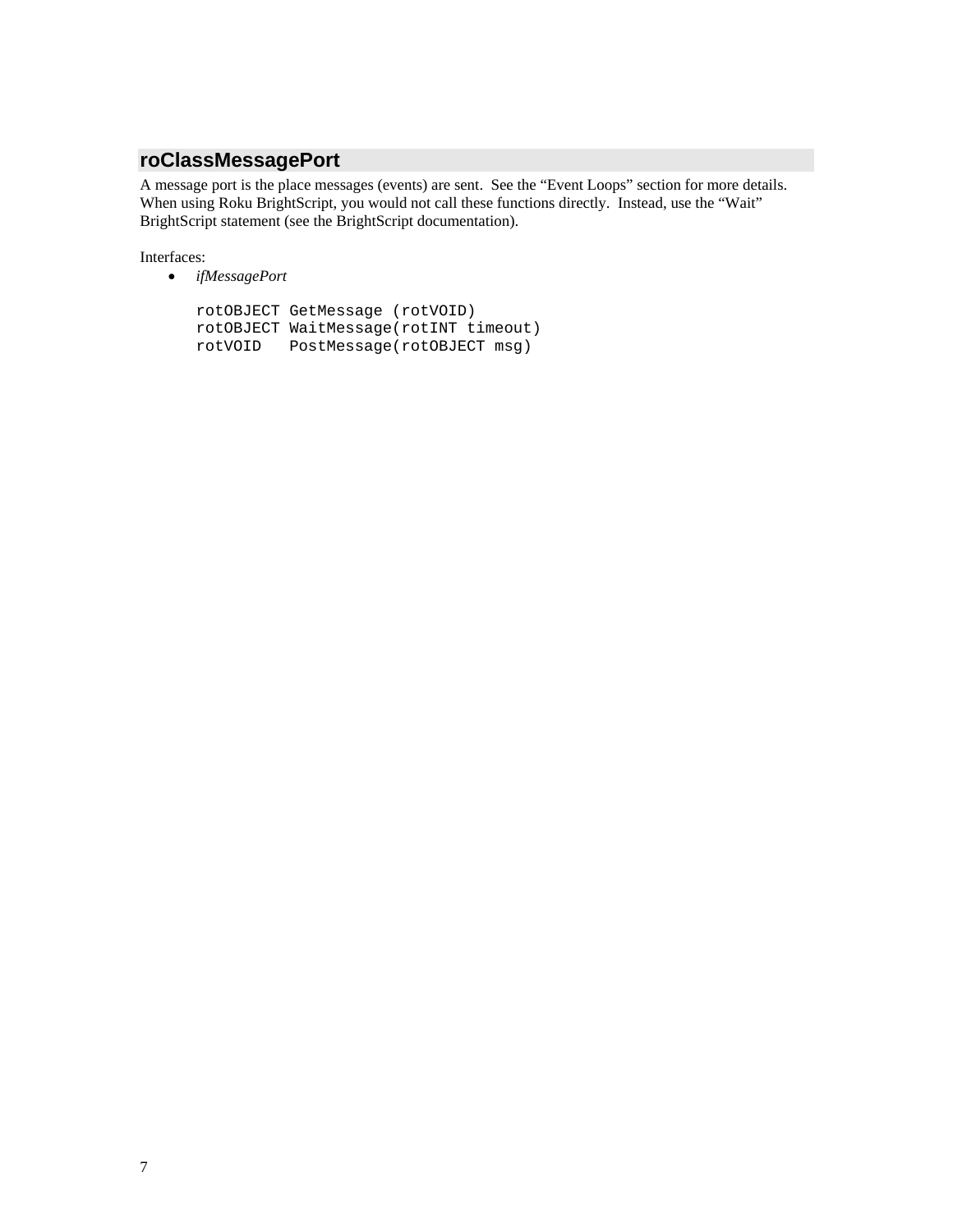### **roVideoMode**

This class allows you to set the output video resolution. The same video resolution is applied to all video outputs on BrightSign. Video or images that are subsequently decoded and displayed will be scaled (using the hardware scalar) to this output resolution if necessary.

Interfaces:

- *ifVideoMode*  rotBOOL SetMode(rotSTRING mode)
- *ifSetMessagePort rotVOID SetPort(rotOBJECT obj)*

Supported modes that can be passed to SetMode on the HD600 are:

- "ntsc"
- "pal"
- "640x480x60p"
- "800x600x60p"
- "1024x768x60p"
- "720x480x60p"
- "1280x720x60p"

Supported modes that can be passed to SetMode on the HD2000 are:

- "1024x768x60p"
- "720x480x60p"
- "720x576x50p"
- "1280x720x60p"
- "1280x720x50p"
- $\bullet$  "1920x1080x60i"

Note that the BrightSign Hardware has a video anti-aliasing low pass filter that is set automatically. See the hardware manual for more information.

On the HD2000, if the video mode specified in SetMode is different than the object's current video mode, the unit will reboot and set the unit's video mode to the new setting during system initialization.

#### **Example:**

This script prints out video mode resolutions as the user presses the front panel button (note that the video selector front panel button is not currently implemented on the HD2000):

```
v=CreateObject("roVideoMode") 
v.SetMode("1024x768x60p") 
p=CreateObject("roMessagePort") 
v.SetPort(p) 
loop: 
msg=wait(0,p) 
print msg.GetWidth() 
print msg.Height() 
goto loop
```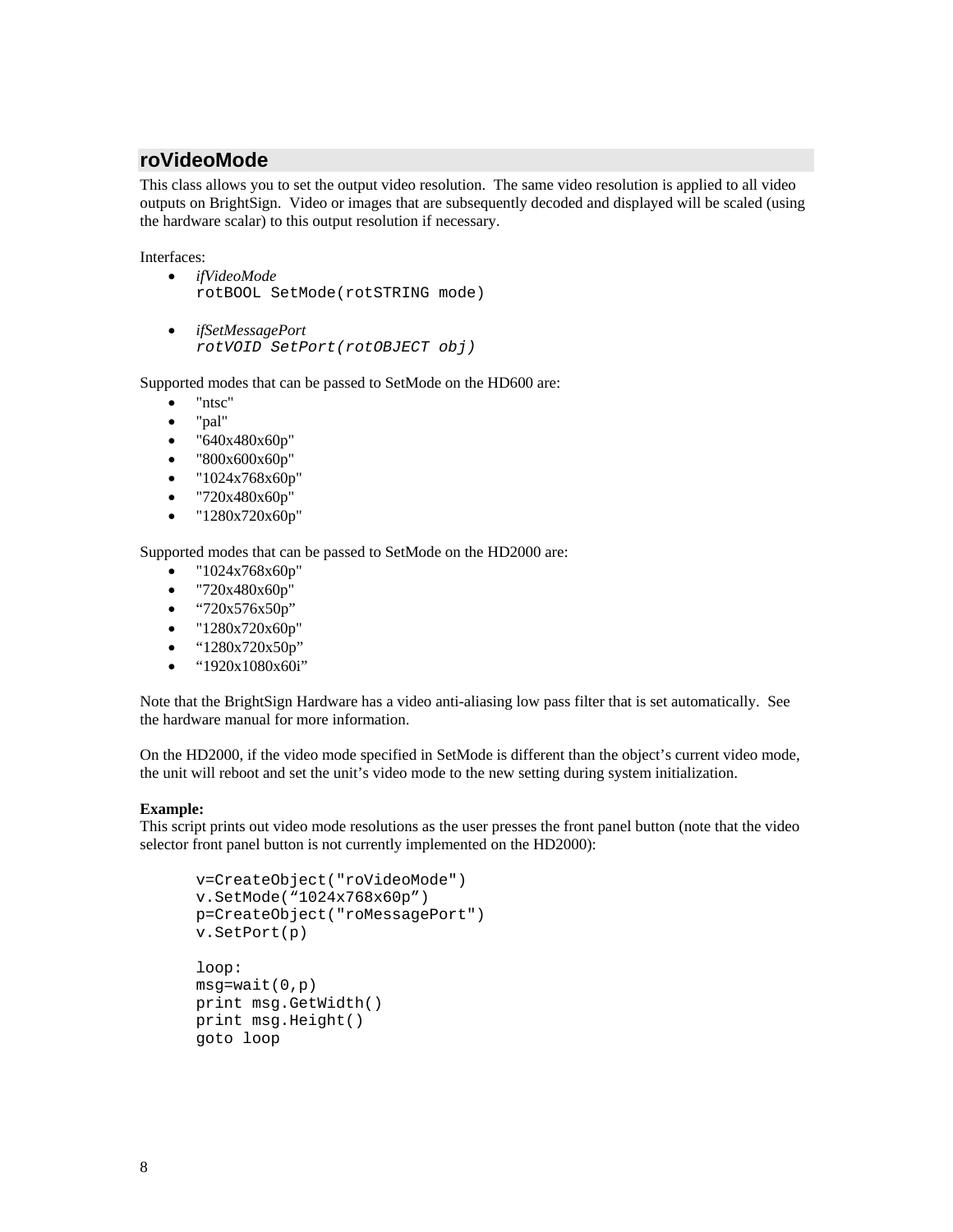# **roVideoModeChange**

If SetPort is called, messages that are of type roVideoModeChange will be sent to the port and has the following member functions:

- rotINT32 GetWidth()
- rotINT32 GetHeight()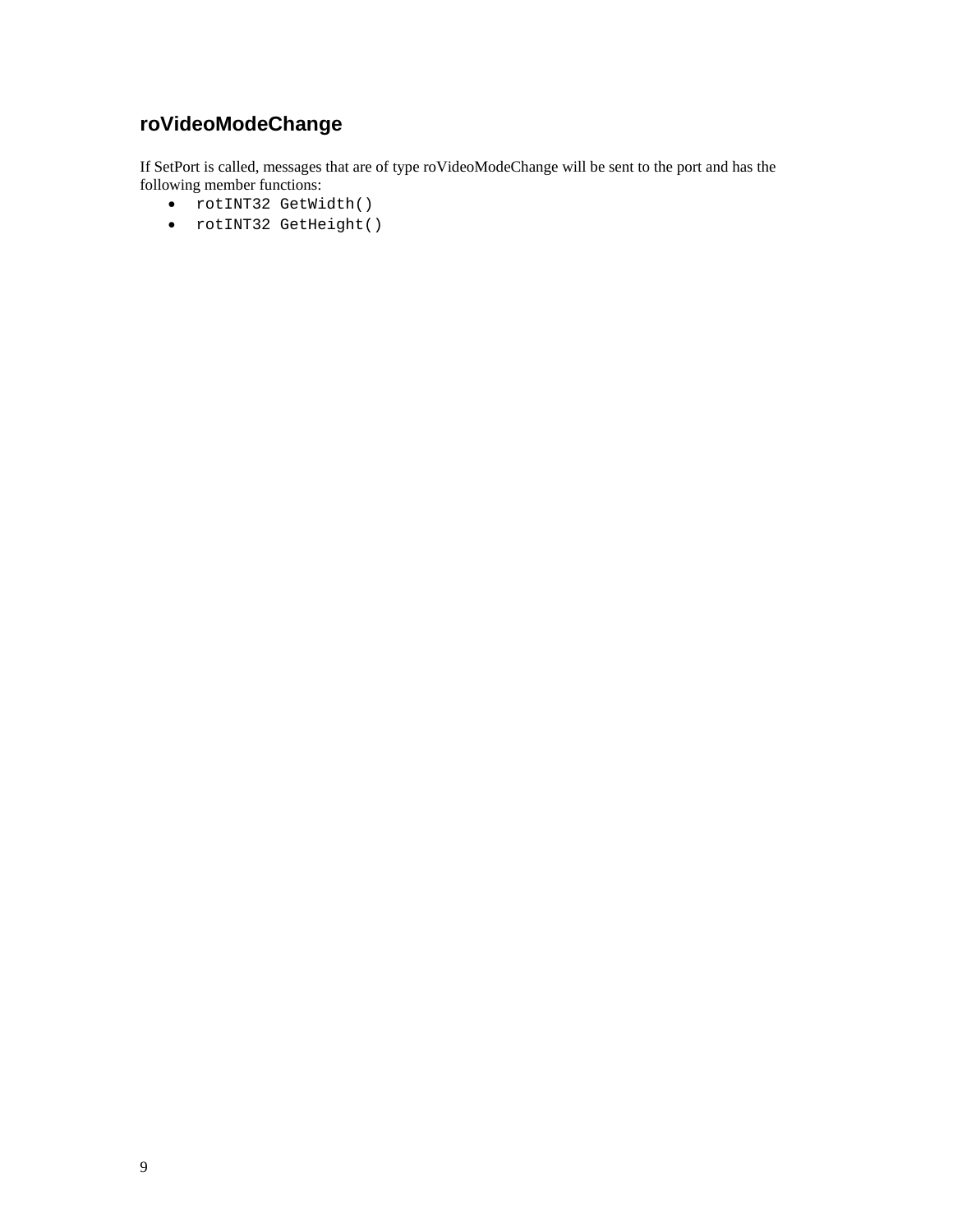### **roVideoPlayer**

A Video Player is used to play back video files (using the generic ifMediaTransport Interface). If the message port is set, the object will send events of type roVideoEvent. All object calls are asynchronous. That is, video playback is handled in another thread from the script. The script will continue to run while video is playing. Note that the HD600 will decode a maximum resolution of D1 (DVD Quality). HiDef video is not able to be decoded. However, the HD2000 will decode to a maximum resolution of 1920x1080 interlaced, including HiDef video. The decoded video will be scaled to the output resolution specified by roVideoMode.

#### **NOTE:**

- Windows Media Player files for MPEG2 usually end in "mp2v" or ".mpg" to play in Windows XP. Note also that to play MPEG2 files in Windows you need to download and install an MPEG2 codec.
- Currently only MPEG2 files are supported by BrightSign
- Currently all video files must have a 48Khz audio track, even if it is silence.
- Currently only non-elementary MPEG2 video files are supported. The audio can be AC3 or PCM.

#### Interfaces:

- *ifSetMessagePort rotVOID SetPort(rotOBJECT obj)*
- *ifAudioControl see roAudioPlayer for docs*
- *ifVideoControl*  rotBOOL SetViewMode(rotINT32 mode)
- *ifMediaTransport*

```
 rotBOOL PlayFile(rotSTRING filename) 
 rotBOOL Pause(rotVOID) 
 rotBOOL Resume(rotVOID) 
 rotBOOL Stop(rotVOID) 
 rotBOOL Play(rotVOID) 
 rotBOOL SetLoopMode(rotINT32 mode) 
rotBOOL ClearEvents(rotVOID) 
rotBOOL AddEvent(rotINT32 userdata, rotINT32 time_in_ms) 
rotBOOL StopClear()
```
The view mode must be set before starting video playback.

#### **view\_mode values:**

- 0 Scale to fill (default). The aspect ratio can alter.
- 1 Letterboxed and centered. The aspect ratio is maintained and the video has black borders.
- 2 Fill screen and centered. The aspect ratio is maintained and the screen is filled.

Note – SetViewMode is not currently supported on the HD2000

MPEG2 video files are encoded with a specific aspect ratio, and output display resolutions have an aspect ratio. Video display modes 1 and 2 use these aspect ratios to ensure that the video file aspect ratio is preserved when it is displayed. The only time that this will fail is when a widescreen monitor displays a 4:3 output resolution such as 800x600 across the whole screen i.e. the monitor doesn't respect the aspect ratio.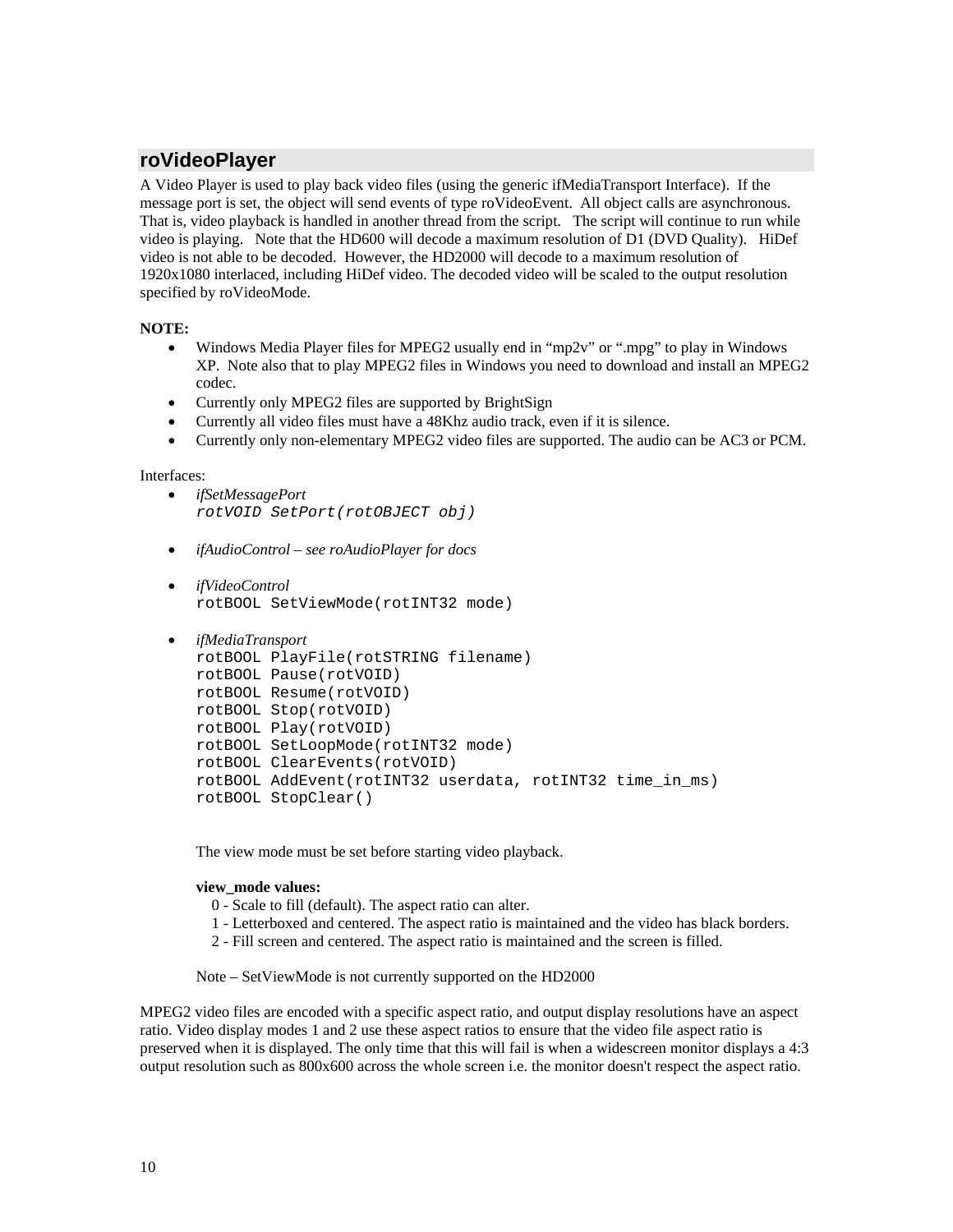Users can add events which trigger messages of the roVideoEvent "Timecode Hit" at the specified millisecond times in a video file. The data field of the roVideoEvent holds the userdata passed in with AddEvent.

Here is an example script that uses timecode events. The script prints out 2, 5 and 10 at 2 seconds, 5 seconds and 10 seconds into the video. The msg is approaching frame accurate.

```
10 v = CreateObject("roVideoPlayer") 
20 p = CreateObject("roMessagePort") 
30 v.SetPort(p) 
40 ok = v.AddEvent(2, 2000) ' Add timed events to video 
50 ok = v.AddEvent(5, 5000) 
60 ok = v.AddEvent(10, 10000) 
70 ok = v.AddEvent(100, 100000) 
80 ok = v.PlayFile("ATA:/C5_d5_phil.vob")<br>90 msg = wait(0,p)
                                           % Wait for all events<br>' End of file
95 if msg.GetInt() = 8 then stop100 if msg.GetInt() <> 12 goto 90 ' I only care about time events 
110 print msg.GetData() ' Print out index when the time event happens 
120 goto 90
```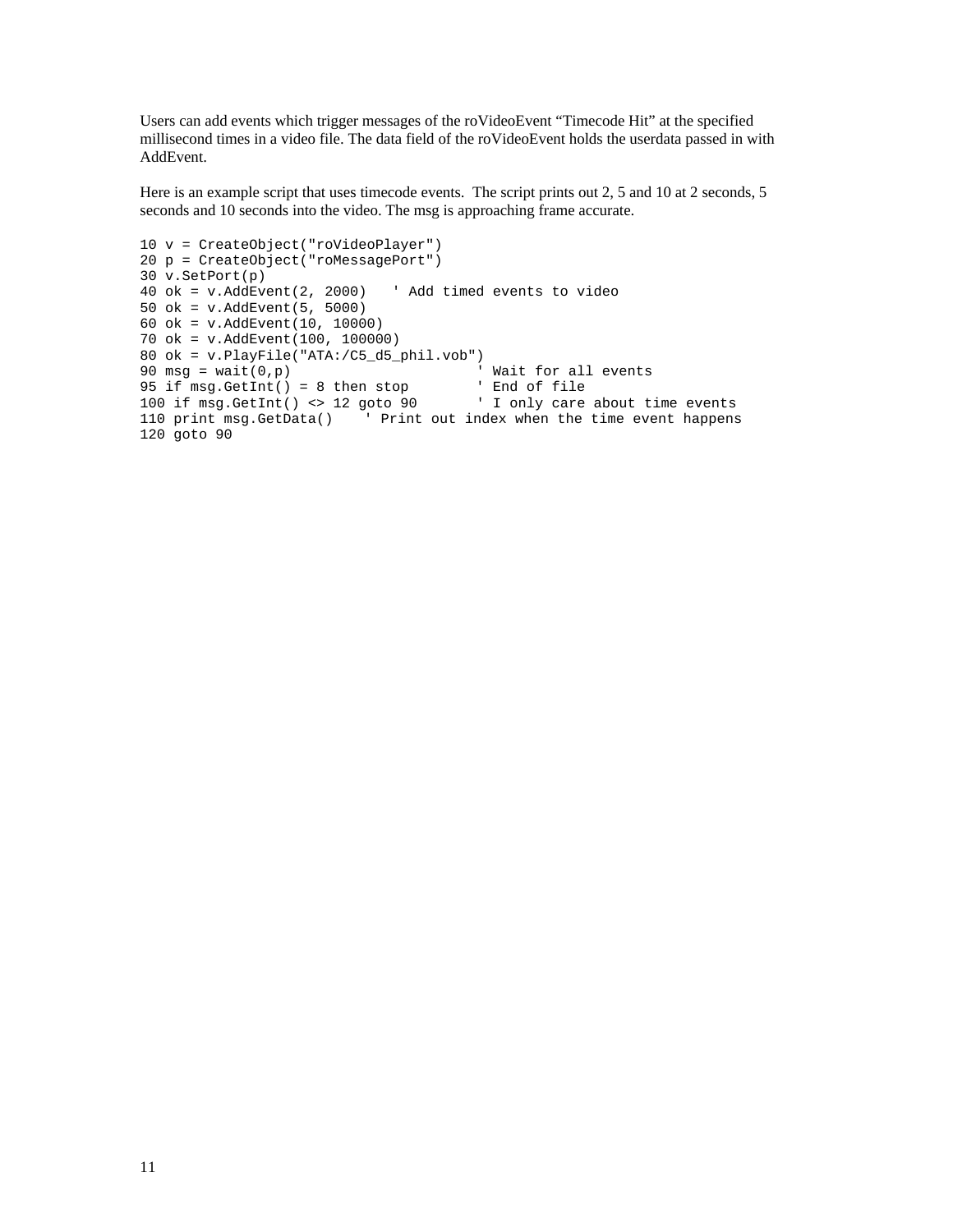### **roAudioPlayer**

An audio player is used to play back audio files (using the generic ifMediaTransport Interface). If the message port is set, the object will send events of type roAudioEvent. All object calls are asynchronous. That is, audio playback is handled in another thread from the script. The script may continue to run while audio is playing.

#### **NOTE:**

- Typically filenames must start with a "/" (e.g. "/mymusic.mp3").
- Currently only .mp3 files supported

Interfaces:

- *ifSetMessagePort rotVOID SetPort(rotOBJECT)*
- *ifMediaTransport*  See roVideoPlayer for docs
- *ifAudioControl*

```
rotBOOL SetAudioOutput(rotINT32 audio_output) 
rotBOOL SetAudioMode(rotINT32 audio_mode) 
rotBOOL MapStereoOutput(rotINT32 mapping) 
rotBOOL SetVolume(rotINT32 volume) 
rotBOOL SetChannelVolumes(roINT32 channel_mask, roINT32 volume)
```
Before changing the audio output when a video file is playing or has played, a call to video.Stop() is needed.

#### **audio\_ouput values:**

- 0 Analog audio
- 1 USB audio
- 2 SPDIF audio, stereo PCM
- 3 SPDIF audio, raw AC3
- 4 analog audio with SPDIF mirroring raw AC3

SetAudioOutput is not currently supported on the HD2000. The HD2000 implements 4, analog audio with SPDIF mirroring raw AC3.

#### **audio\_mode values**

(Options 0 and 1 only apply to video files; 2 applies to all audio sources)

- 0 AC3 Surround
- 1 AC3 mixed down to stereo
- 2 No audio

SetAudioMode is not currently supported on the HD2000.

### **mapping values**

(used to select which analog output if audio\_output set to 0)

- 0 Stereo audio is mapped AUDIO-3
- 1 Stereo audio is mapped to AUDIO-2
- 2 Stereo audio is mapped to AUDIO-1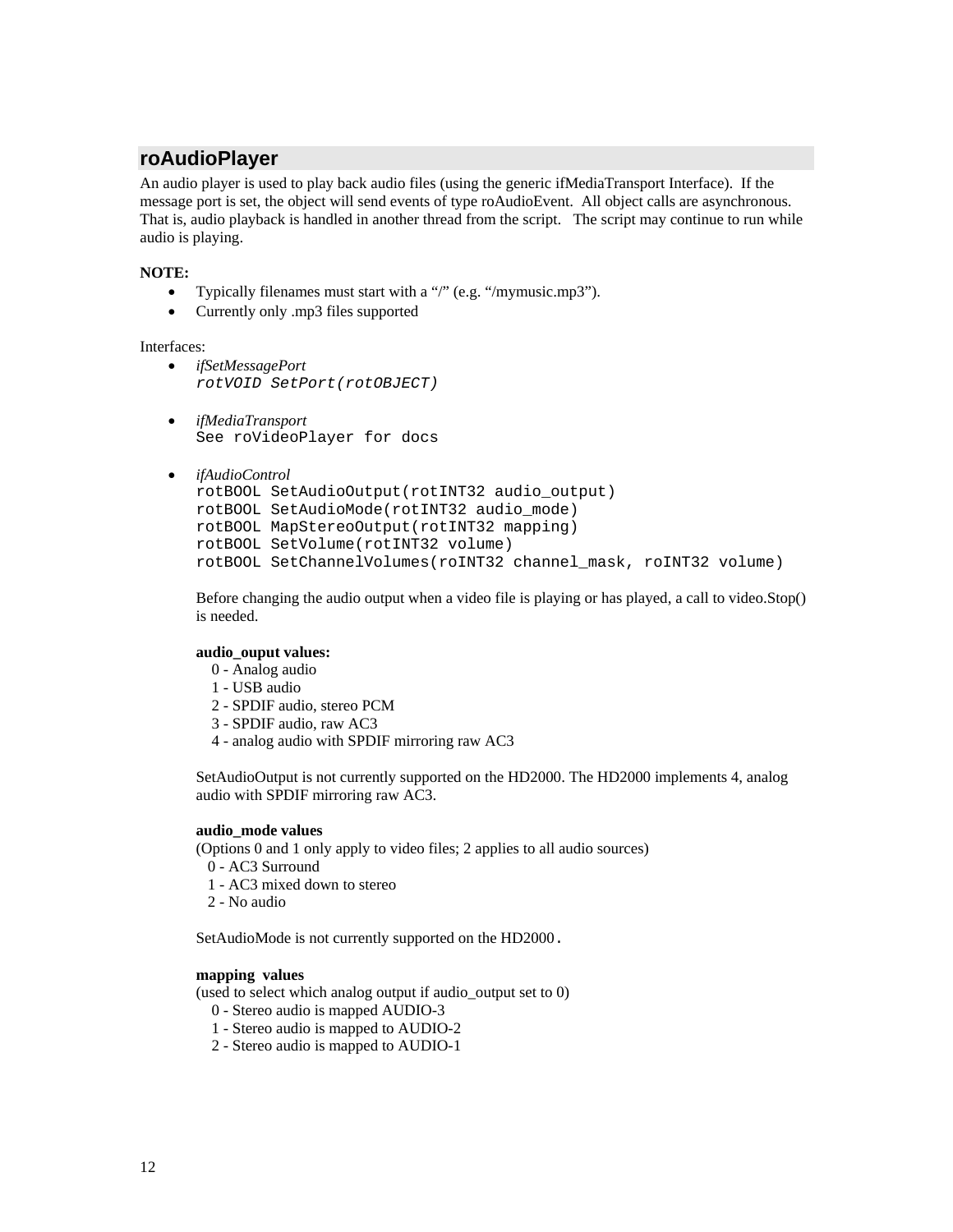#### **set\_volume**

Volume is a percentage and so takes a value 0-100. The volume value is clipped prior to use i.e. SetVoume(101) will set the volume to 100 and return TRUE. The volume is the same for all mapped outputs and USB/SPDIF/analog. There is however a separate volume level stored for audioplayer and videoplayer.

#### **Set\_channel\_volumes**

You can control volume on individual audio channels. This volume command takes a hex channel mask which determines which channels to apply the volume to and a level which is a percentage of full scale. The volume control works on the channel of audio rather than the output. The channel mask is a bit mask with the following bits for AC3 output:

&H01 Left &H02 Right &H04 Center &H08 Subwoofer &H10 Left surround &H20 Right surround

&H3f is all channels, &H07 is just the LCR channels (Left, Center, Right), &H03 would just be right and left, &H30 just the surrounds, etc. The channels are the channels in the audio file and not the output channels i.e. if you are playing a stereo file but have mapped it to the middle analog output then its volume is still controlled by the Left and Right bits &H01 and &H02.

#### **Example: This code sets audio output to come out the Audio 1 port:**

```
video = CreateObject("roVideoPlayer") 
video.SetAudioMode(1) ' STEREO
video.SetAudioOutput(0) 
video.MapStereoOutput(2)
```
#### **Example: This code sets audio output to come out USB port to a USB Speaker**

```
video.SetAudioMode(0) ' SURROUND 5.1 decoder 
video.SetAudioOutput(1) ' USB
```
#### **Example: This code sets the volume level for individual channels**

```
audio = CreateObject("roAudioPlayer") 
audio.SetChannelVolumes(&H01, 60)
audio.SetChannelVolumes(&H02, 75) 'right channel to 75% 
audio.SetChannelVolumes(&H04, 80) 'center channel to 80% 
audio.SetChannelVolumes(&H07, 70) 'left, right, center channel to 70% 
audio.SetChannelVolumes(&H3f, 65) 'all channels to 65%
```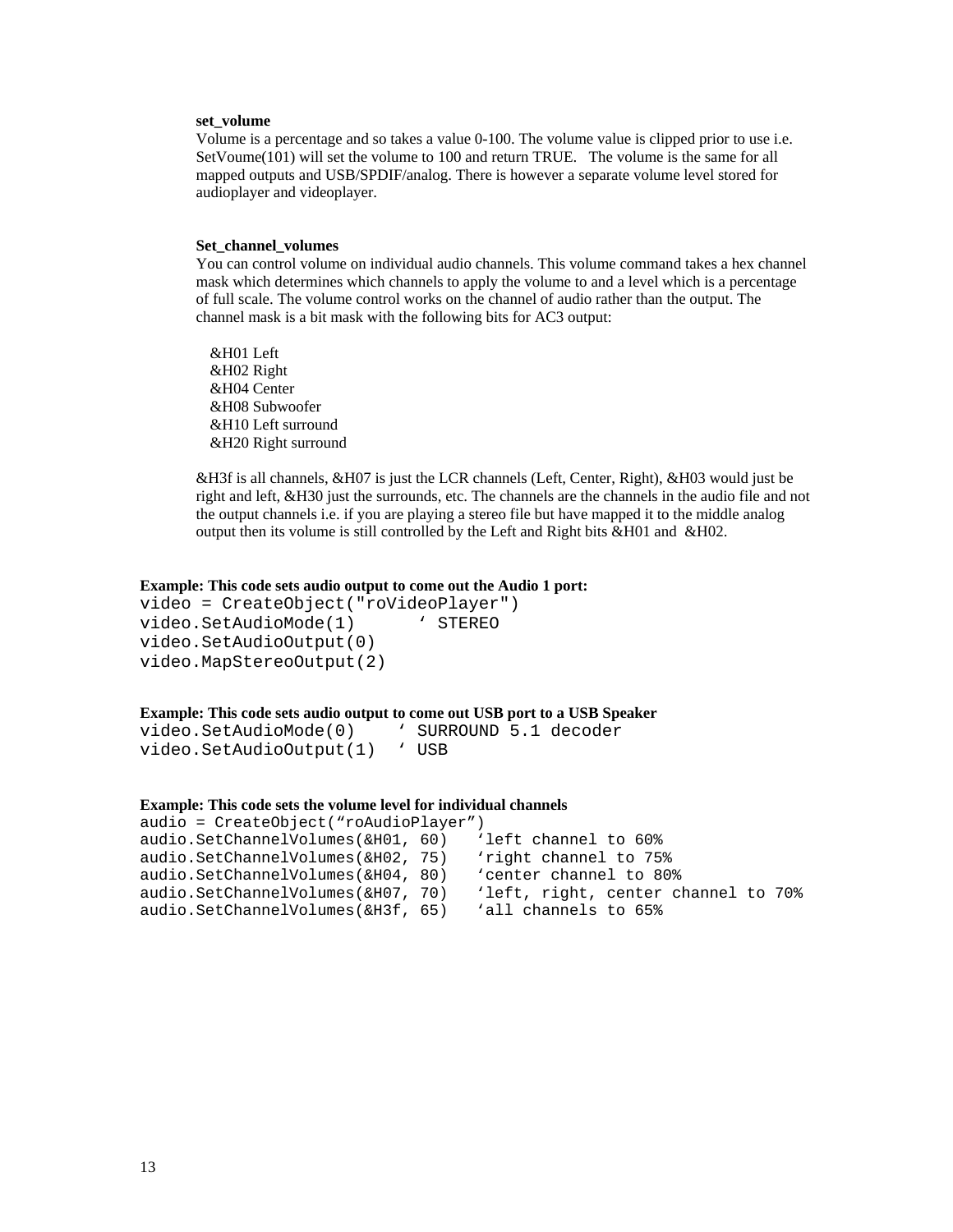## **roVideoEvent() and roAudioEvent()**

Video and Audio events can have one of these integer values. They are declared as separate classes as they are likely to diverge in the future.

| 0 Undefined                                                    | Player is in an undefined state.                  |  |  |  |  |
|----------------------------------------------------------------|---------------------------------------------------|--|--|--|--|
| 1 Stopped                                                      | Playback of the current media item is stopped.    |  |  |  |  |
| 2 Paused                                                       | Playback of the current media item is paused      |  |  |  |  |
|                                                                | When a media item is paused, resuming playback    |  |  |  |  |
|                                                                | begins from the same location.                    |  |  |  |  |
| 3 Playing                                                      | The current media item is playing.                |  |  |  |  |
| 4 ScanForward                                                  | The current media item is fast forwarding.        |  |  |  |  |
| 5 ScanReverse                                                  | The current media item is fast rewinding.         |  |  |  |  |
| 6 Buffering                                                    | The current media item is getting additional data |  |  |  |  |
|                                                                | from the server.                                  |  |  |  |  |
| 7 Waiting                                                      | Connection is established, but the server is not  |  |  |  |  |
|                                                                | sending data. Waiting for session to begin.       |  |  |  |  |
| 8 MediaEnded                                                   | Media item has completed playback.                |  |  |  |  |
| 9 Transitioning                                                | Preparing new media item.                         |  |  |  |  |
| Ready to begin playing.<br>10 Ready                            |                                                   |  |  |  |  |
| 11 Reconnecting<br>Reconnecting to stream.                     |                                                   |  |  |  |  |
| A particular timecode is hit. See roVideoPlayer.<br>12 TimeHit |                                                   |  |  |  |  |

Interfaces:

- *ifInt contains event id enumerated above*  rotINT32 GetInt(rotVOID)
- *ifData contains userdata*  rotINT32 GetData(rotVOID)

```
Example Code Clip: 
     vp_msg_loop: 
         msg=wait(tiut, p) 
         if type(msg)="roVideoEvent" then 
            if debug then print "Video Event"; msg.GetInt()
             if msg.GetInt() = 8 then 
                 if debug then print "VideoFinished" 
                 retcode=5 
                 return 
             endif 
         else if type(msg)="roGpioButton" then 
            if debug then print "Button Press"; msg
             if escm and msg=BM then retcode=1:return 
             if esc1 and msg=B1 then retcode=2:return 
             if esc2 and msg=B2 then retcode=3:return 
             if esc3 and msg=B3 then retcode=4:return 
         else if type(msg)="rotINT32" then 
             if debug then print "TimeOut" 
             retcode=6 
             return 
         endif
```
goto vp\_msg\_loop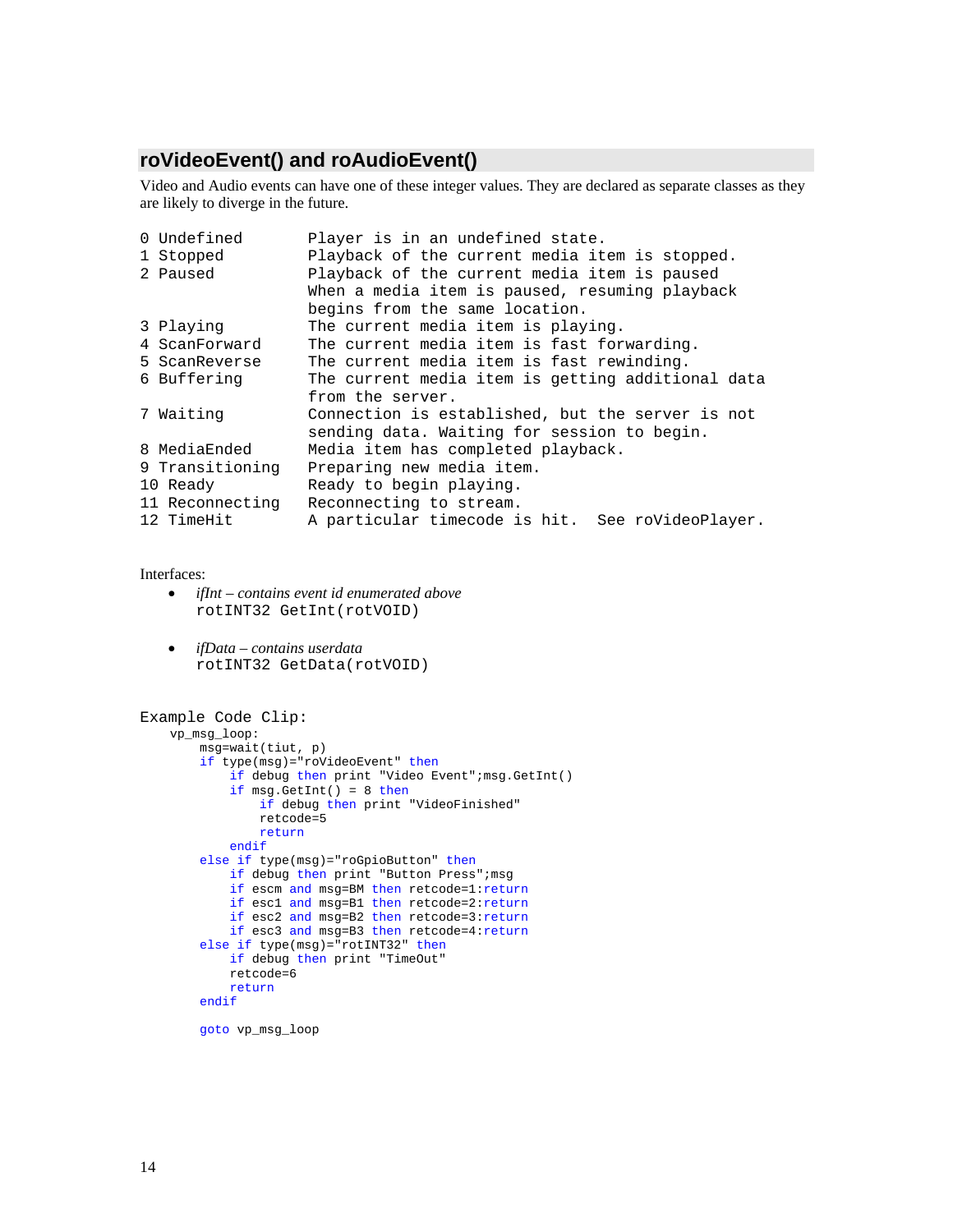## **roGpioControlPort**

This object is used to control and wait for events on the BrightSign generic DB25 control port and front panel. Typically LEDs or Buttons are connected to the DB25 port.

The output ids are as follows:

 Front panel LEDs start at id 0 on the left and go up to id 16 on the right DB25 GPIO outputs start at id 17 and go up to id 22. Note: SetWholeState will overwrite any prior output settings. SetOutputState takes an output id (1, 2, or 17 for example.) SetWholeState takes a mask – for example SetWholeState( $2^1 + 2^2 + 2^17$ ) to set ids 1,2, and 17.

The input ids are as follows DB25 GPIO inputs start at id 0 and go up to id 11 Front panel switch is id 12

Interfaces:

- *ifSetMessagePort rotVOID SetPort(rotOBJECT obj)*
- *ifGpioControlPort*  rotBOOL IsInputActive(rotINT32 input\_id) rotINT32 GetWholeState(rotVOID) rotVOID SetOutputState(rotINT32 output\_id, rotBOOL onState) rotVOID SetWholeState(rotINT32 on\_state)

## **roGpioButton**

Interfaces:

• *ifInt – contains input id listed above* 

rotINT32 GetInt(rotVOID)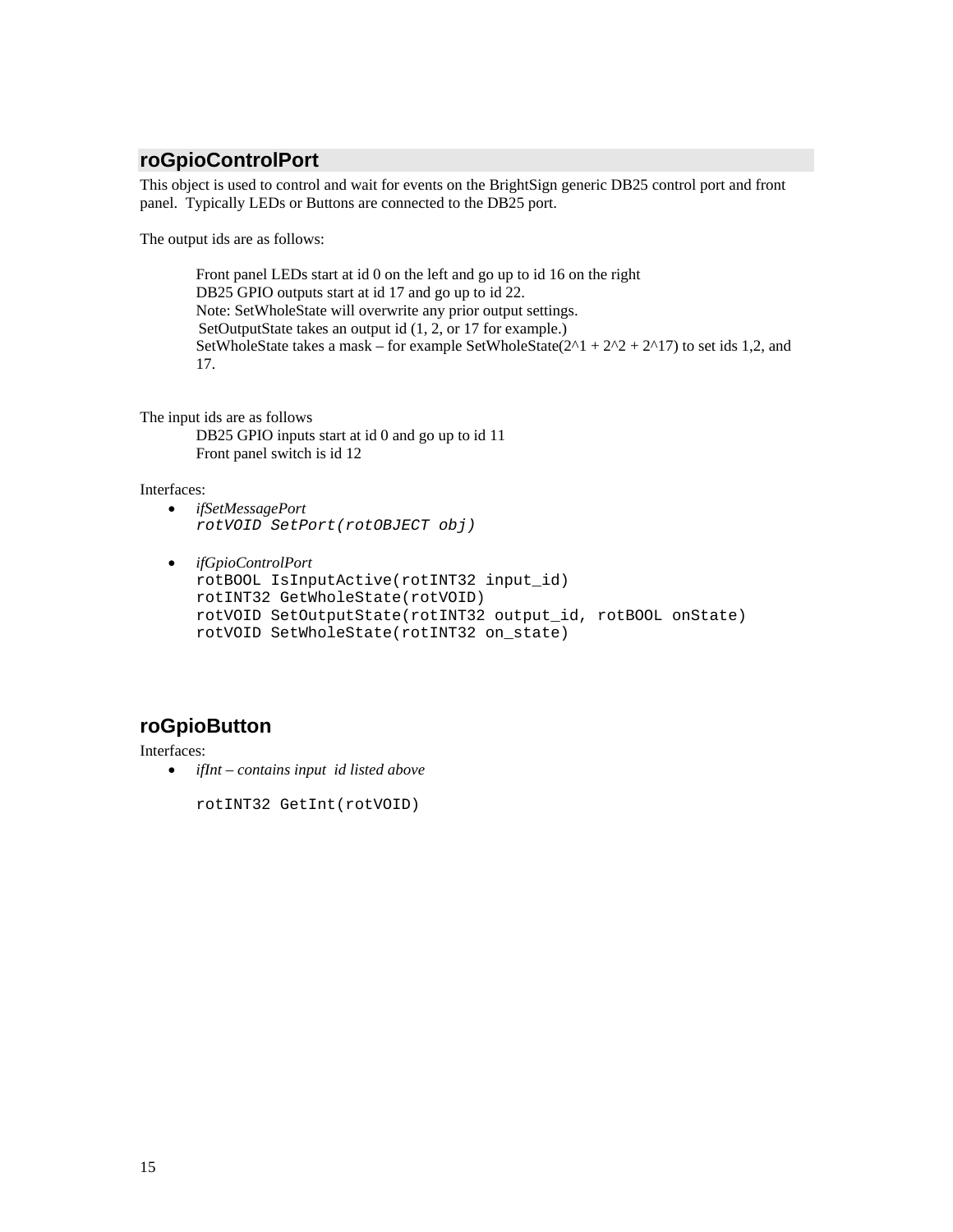### **roQuadravoxSNS5**

This object is used to control and wait for events on the Quadravox SNS5 serial button/LED box. Interfaces:

• *ifSetMessagePort rotVOID SetPort(rotOBJECT)*  • *ifQuadravoxSNS5 – similar to ifGpioControlPort but with the addition of a Flash state*  rotBOOL IsInputActive(rotINT32 id) rotINT32 GetWholeState(rotVOID) rotVOID SetOutputState(rotINT32 id, BOOL on\_state, BOOL flash\_state) rotVOID SetWholeState(rotINT32 on\_state, rotINT32 flash\_state) rotVOID SetFlashRate(rotINT32 flash\_rate)

**Notes on flash rate:** The range is from 0 to 31, 0 is fast, 31 is slow. The default is 2.

## **roQuadravoxButton**

Similar to roGpioButton except that it originates from the Quadravox Interfaces:

• *ifInt – contains button id* 

 rotINT32 GetInt(rotVOID) rotVOID SetInt(rotINT32 id)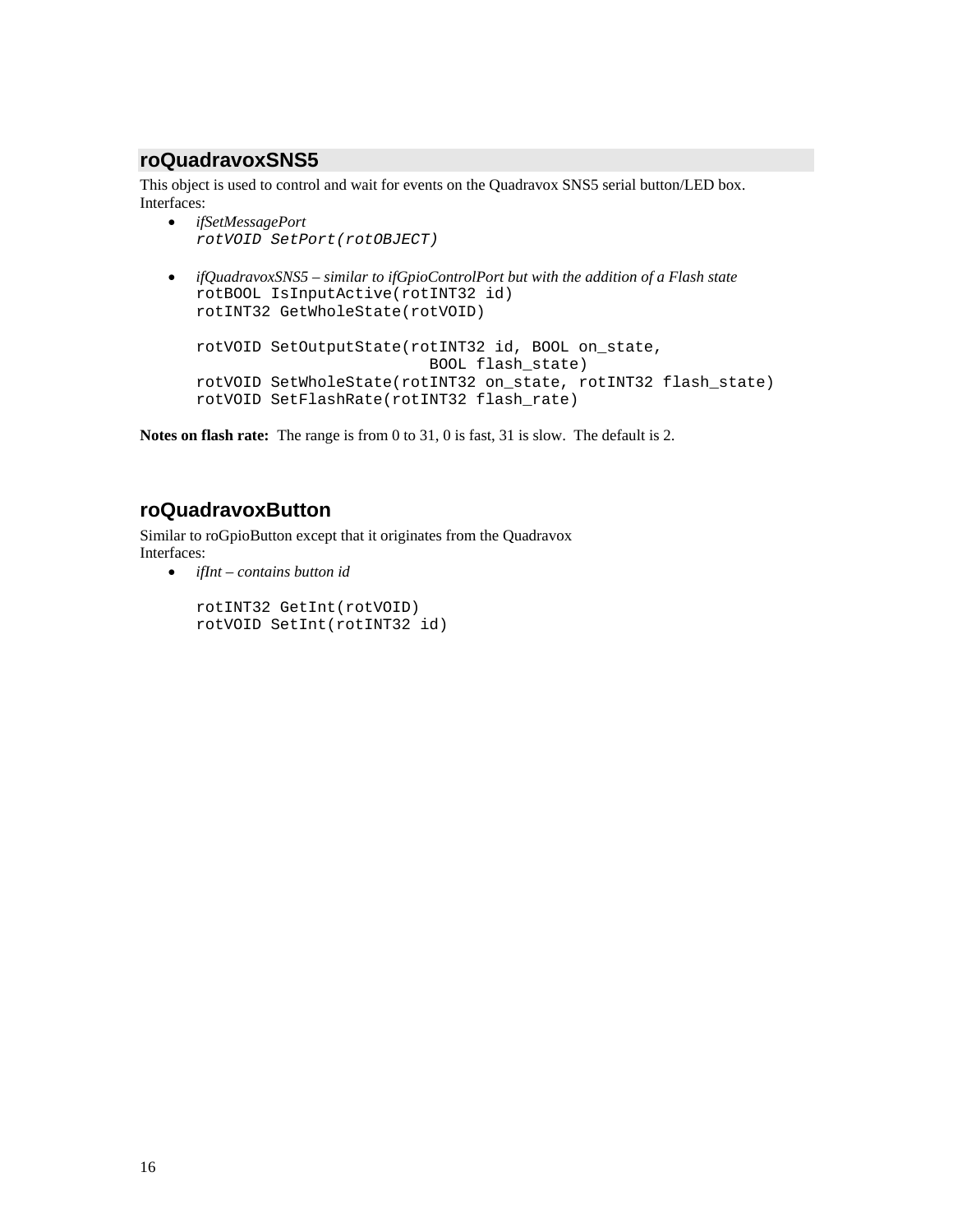## **roKeyboard**

This object is used to wait for events from a USB keyboard.

Interfaces:

• *ifSetMessagePort*  rotVOID SetPort(rotOBJECT)

## **roKeyboardPress**

A keyboard event resulting from the user pressing a key on the USB keyboard. The int value is the ASCII code of the key that was pressed.

Interfaces:

• *ifInt – contains ASCII value of key press*  rotINT32 GetInt(rotVOID)

The rotINT32 returned can have one of the following values:

|                    |           | <b>Number</b> | <b>Function</b> |                                |                              |     |               |    |
|--------------------|-----------|---------------|-----------------|--------------------------------|------------------------------|-----|---------------|----|
| <b>Letter Keys</b> |           | Keys          | Keys            | <b>Misc Keys</b>               | <b>Special Keys</b>          |     |               |    |
| A - 97             | $R - 114$ | $0 - 48$      | F1 - 32826      | Del - 127                      | $\mathbf{u}_\perp\mathbf{u}$ | 45  |               | 58 |
| $B - 98$           | $S - 115$ | $1 - 49$      | F2 - 32827      | Backspace - 8                  | "="                          | 61  | н             | 34 |
| $C - 99$           | $T - 116$ | $2 - 50$      | F3 - 32828      | $Tab - 9$                      |                              | 92  | $\,<\,$       | 60 |
| $D - 100$          | $U - 117$ | $3 - 51$      | F4 - 32829      | Enter - $13$                   |                              | 96  | $\geq$        | 62 |
| $E - 101$          | $V - 118$ | $4 - 52$      | F5 - 32830      | <b>Print Scrn - 32838</b>      |                              | 91  | ?             | 63 |
| $F - 102$          | W - 119   | $5 - 53$      | F6 - 32831      | <b>Scrl Lock - 32839</b>       |                              | 93  |               | 33 |
| G - 103            | $X - 120$ | 6 - 54        | F7 - 32832      | Pause/Brk - 32840              |                              | 59  | $^{\circ}$    | 64 |
| H - 104            | $Y - 121$ | $7 - 55$      | F8 - 32833      | INS - 32841                    | $11 - 1 - 11$                | 39  | #             | 35 |
| $1 - 105$          | $Z - 122$ | $8 - 56$      | F9 - 32834      | Home - 32842                   | $\mathbf{I}$                 | 44  | \$            | 36 |
| J - 106            |           | $9 - 57$      | F11 - 32836     | Page Up - 32843<br>Page Down - |                              | 46  | $\%$          | 37 |
| $K - 107$          |           |               | F12 - 32837     | 32846                          |                              | 47  | Λ             | 94 |
| L - 108            |           |               |                 | End - 32845                    |                              | 95  | &             | 38 |
| M - 109            |           |               |                 | Caps - 32811                   | $" +"$                       | 43  | *             | 42 |
| N - 110            |           |               |                 | <b>Left Arrow - 32848</b>      |                              | 124 |               | 40 |
|                    |           |               |                 | Right Arrow -                  |                              |     |               |    |
| $O - 111$          |           |               |                 | 32847                          |                              | 126 | $\rightarrow$ | 41 |
| $P - 112$          |           |               |                 | Up Arrow - 32850               |                              | 123 |               |    |
|                    |           |               |                 | Down Arrow -                   |                              |     |               |    |
| $Q - 113$          |           |               |                 | 32849                          |                              | 125 |               |    |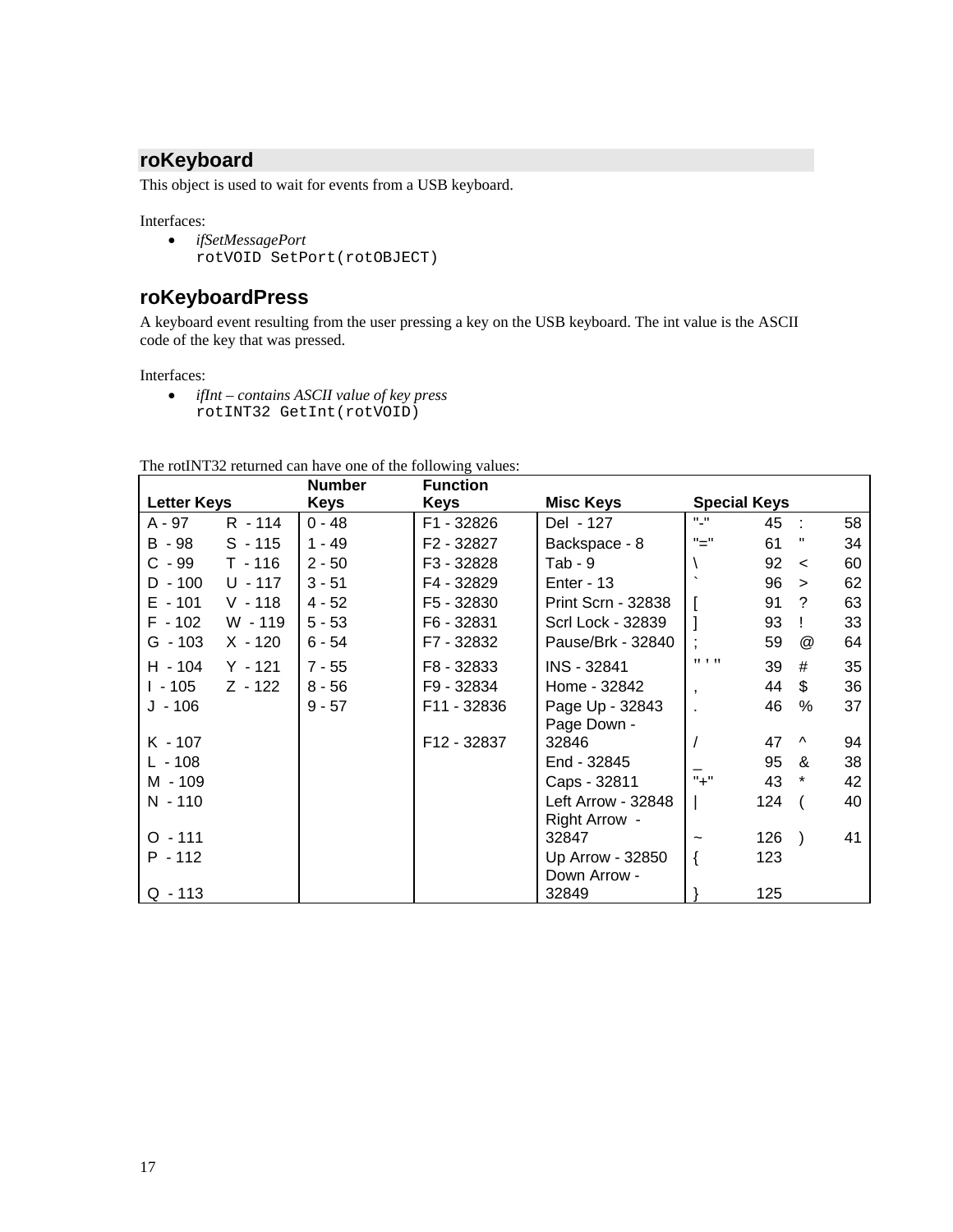## **roIRRemote**

The key code from Roku's custom code using the NEC protocol is decoded and sent as an event. Use this object to register your Event port.

Interfaces:

• *ifSetMessagePort* interface: rotVOID SetPort(rotObject message\_port\_object)

### **roIRRemoteEvent**

Messages are generated on Roku Soundbridge remote key presses. These have the ifInt interface with the useful function:

Interfaces:

• *ifInt – contains keycode* 

rotINT32 GetInt(rotVOID)

The rotINT32 returned can have one of the following values:

| West           | 0              |
|----------------|----------------|
| East           | 1              |
| North          | $\overline{2}$ |
| South          | 3              |
| Select         | 4              |
| Exit           | 5              |
| Power          | 6              |
| Menu           | 7              |
| Search         | 8              |
| Play           | 9              |
| Next           | 10             |
| Previous       | 11             |
| Pause          | 12             |
| Add            | 13             |
| Shuffle        | 14             |
| Repeat         | 15             |
| Volume up      | 16             |
| Volume down 17 |                |
| Brightness     | 18             |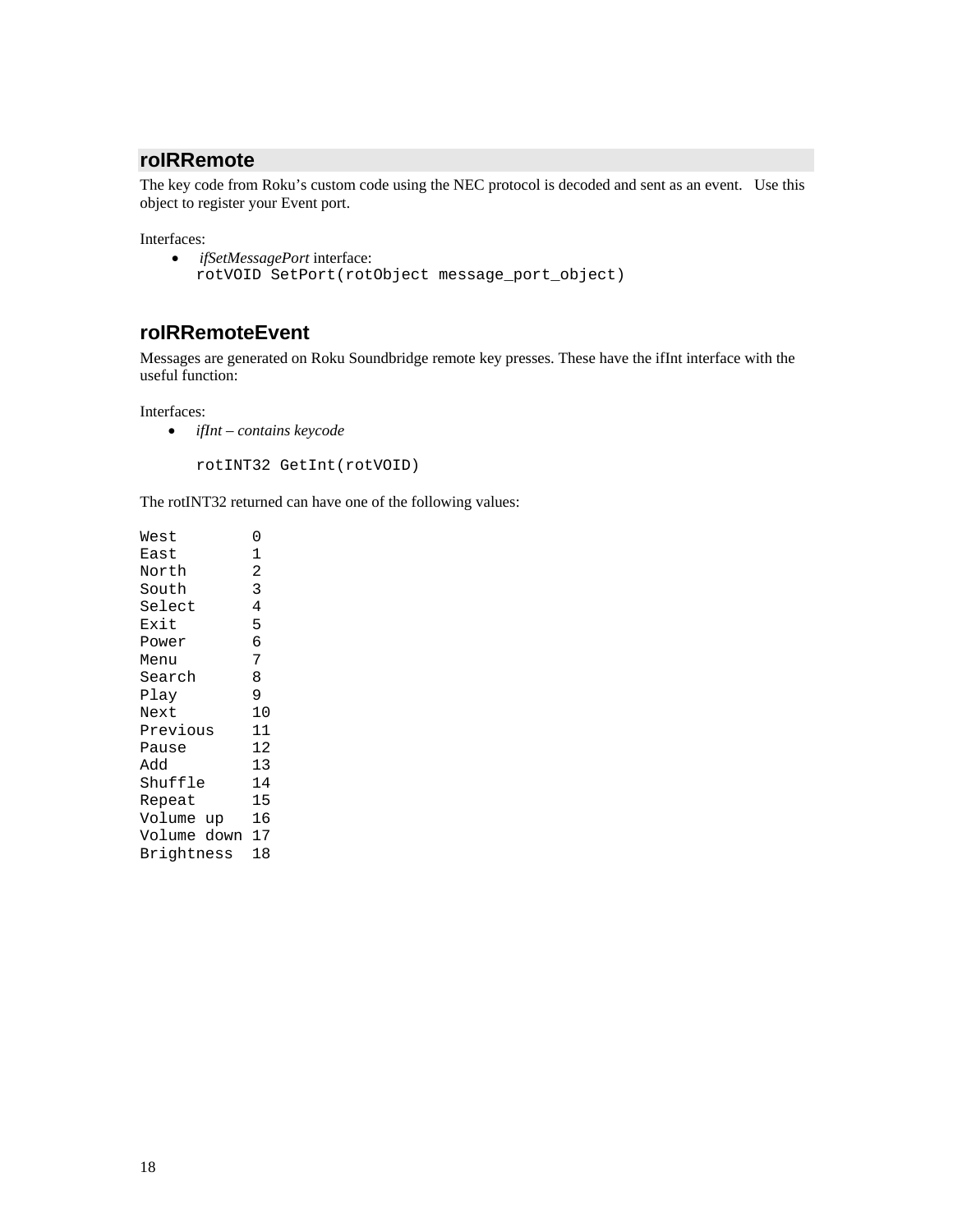### **roImagePlayer**

Display static bitmap images on the video display.

Interfaces:

• ifImageControl

```
rotBOOL DisplayFile(rotSTRING image_filename); 
rotBOOL PreloadFile(rotSTRING filename) 
rotBOOL DisplayPreload() 
rotBOOL StopDisplay() // removes an image from the display 
rotBOOL DisplayFileEx(rotSTRING filename, rotINT32 mode, 
                         rotINT32 x, rotINT32 y); 
rotBOOL PreloadFileEx(rotSTRING filename, rotINT32 mode, 
                        rotINT32 x, rotINT32 y);
```
rotBOOL SetDefaultMode(rotINT32 mode);

The simplest way to use roImagePlayer is to just make calls to "DisplayFile". Or you can use PreloadFile()/DisplayPreload() to have more control.

PreloadFile loads the file into memory into an off-screen buffer. DisplayPreload then displays the image in memory to the screen using the on-screen buffer. There are only two memory buffers, one is displayed on screen, the other can be used for preloading. PreloadFile can be called multiple times before DisplayPreload is called and will keep loading into the same off-screen buffer. DisplayFile does a PreloadFile followed immediately by a DisplayPreload, so any previously preloaded image will be lost. If no image is preloaded DisplayPreload will have no effect.

Note: DisplayFileEx and PreloadFileEx are not currently supported on the HD2000.

X&Y:

x and y indicate which position of the image to center as near as possible, or can both be set to -1, which means to use the center of the image as the point to position nearest the center.

SetDefaultMode sets the mode used for DisplayFile and PreloadFile. If this isn't called the mode is 0 which is centered with no scaling.

image\_filename currently must point to a 8-bit, 24-bit, or 32-bit .BMP file.

Display Modes supported are:

- 0 Center image. No scaling takes place, only cropping if the image is bigger than the screen.
- 1 Scale to fit. The image is scaled so that it is fully viewable with its aspect ratio maintained.
- 2 Scale to fill and crop. The image is scaled so that it totally fills the screen, though with its aspect ratio maintained.
- 3 Scale to fill. The image is stretched so that it fills the screen and the whole image is viewable. This means that the aspect ratio will not be maintained if it is different to that of the current screen resolution.

Here are some example shell commands you can try to test the different display modes:

Roku> image filename.bmp 0 Roku> image filename.bmp 1 Roku> image filename.bmp 2 Roku> image filename.bmp 3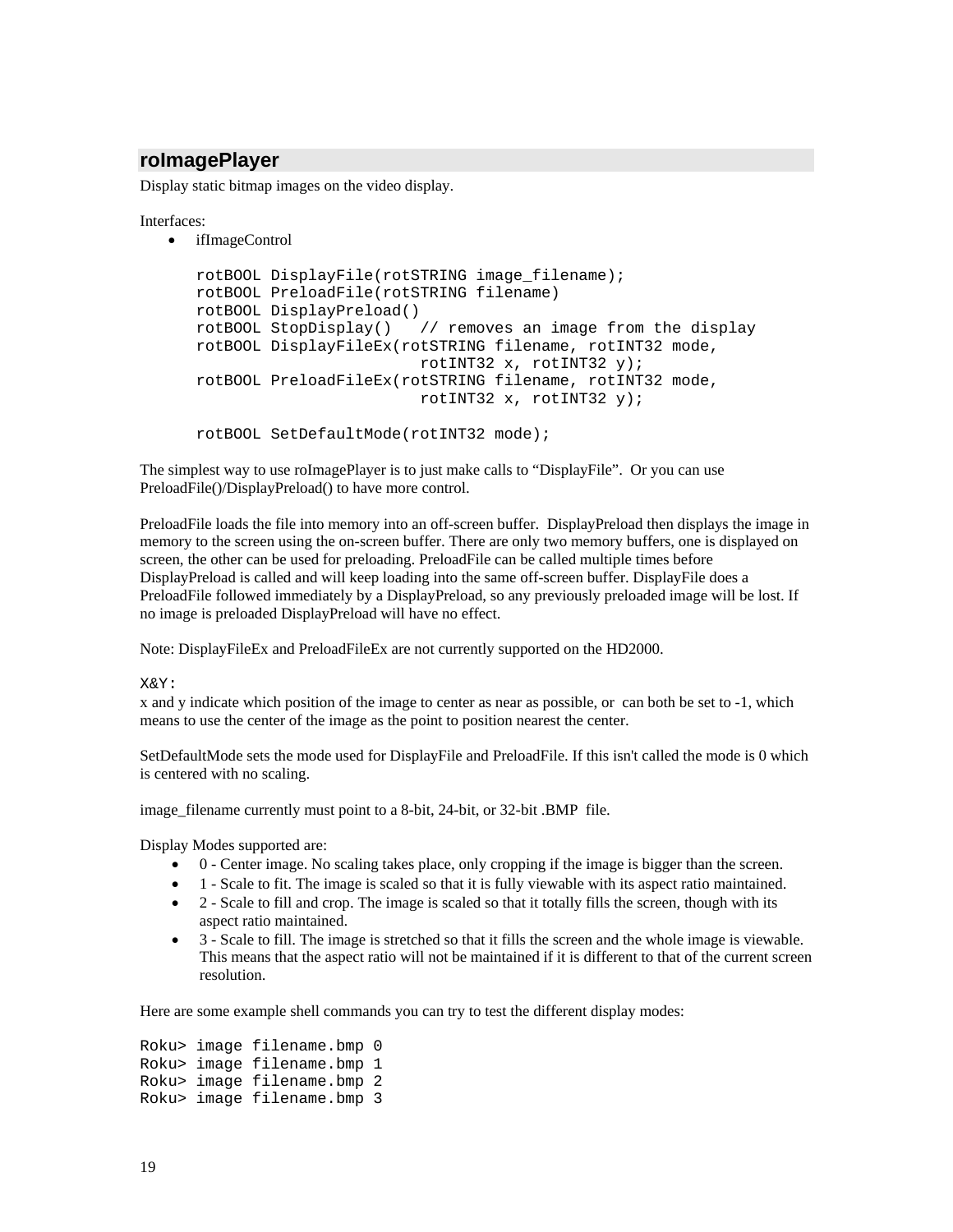```
Roku> image filename.bmp 0 0 0 
Roku> image filename.bmp 2 0 0
```
This example script uses preloaded images to improve the UI speed when the user hits a key on the keyboard. As soon as the keyboard is hit, then the display switches to the new image which has already been preloaded. The only delay is if the key is hit whilst the image is pre-loading - as soon as the image is loaded, it will then display.

```
i = CreateObject("roImagePlayer") 
p = CreateObject("roMessagePort") 
k = CreateObject("roKeyboard") 
k.SetPort(p) 
i.PreloadFile("one.bmp") 
loop: 
i.DisplayPreload() 
i.PreloadFile("two.bmp") 
wait(0,p)i.DisplayPreload() 
i.PreloadFile("one.bmp") 
wait(0,p)goto loop
```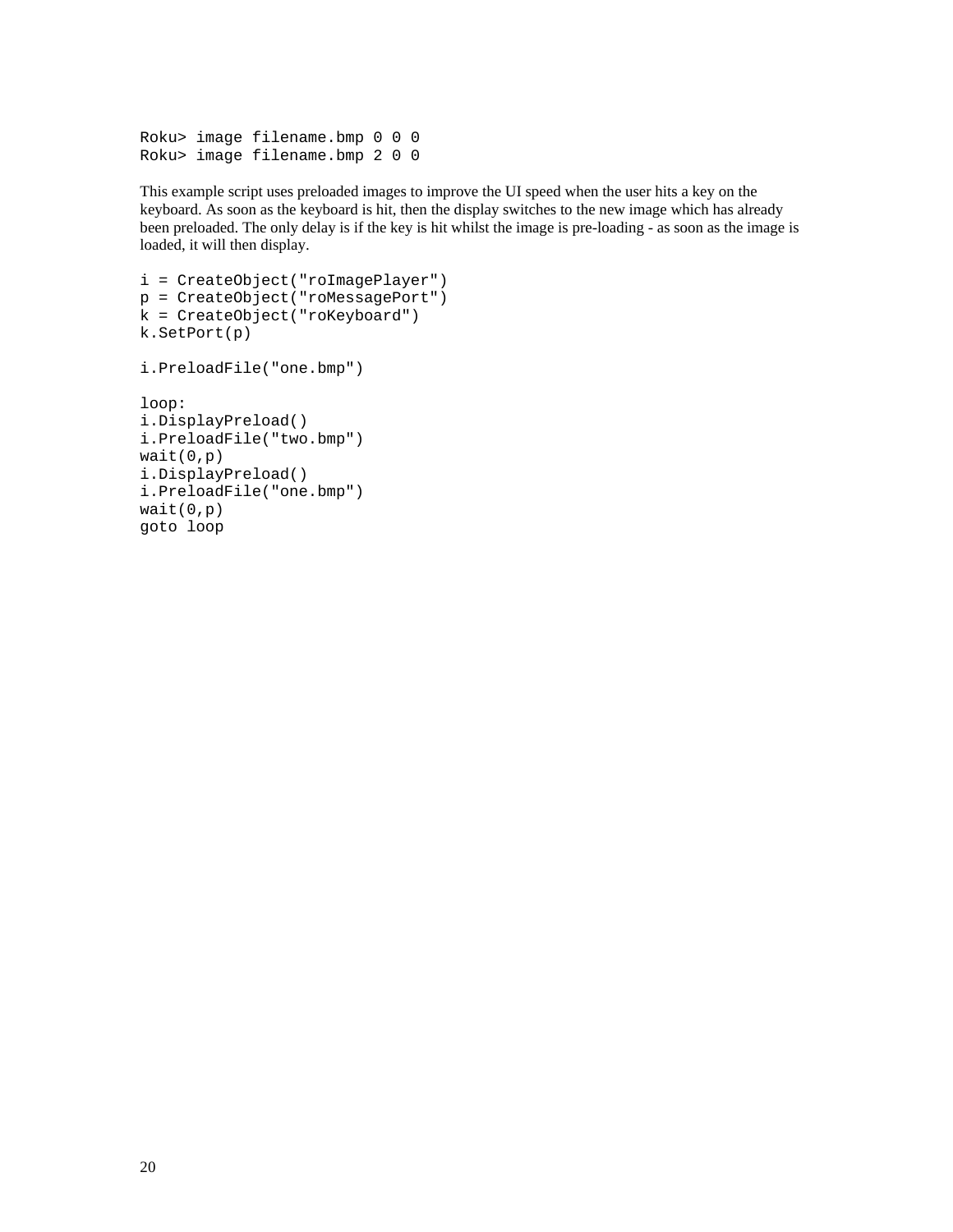### **roInt, roFloat, roString**

The intrinsic types rotINT32, rotFLOAT, and rotSTRING have an object and interface equivalent. These are useful in the following situations:

- When an object is needed, instead of a typed value. For example, roList maintains a list of objects.
- If any object exposes the ifInt, ifFloat, or ifString interfaces, that object can be used in any expression that expects a typed value. For example, in this way an roTouchEvent can be used as an integer whose value is the userid of the roTouchEvent.

Notes:

- If o is an roInt, then the following statements have the following effects
	- 1. print o ' prints o.GetInt()
	- 2.  $i\% = o$  ' assigns the integer i% the value of o.GetInt()
	- 3. k=o 'presumably k is typeOmatic, so it becomes another reference to the roInt o
	- 4.  $o=5$  'this is NOT the same as o. SetInt(5). Instead it releases o, and
		- 'changes the type of o to rotINT32 (o is typeOmatic). And assigns it to 5.

roInt contains one interface:

• *ifInt*  rotINT32 GetInt() rotVOID SetInt(rotINT32 value)

roFloat contains one interface:

• *ifFloat*  rotFLOAT GetFloat() rotVOID SetFloat(rotFLOAT value)

roString contains one interface:

```
• ifString 
    rotSTRING GetString() 
    rotVOID SetString(rotSTRING value)
```
#### **Example:**

```
BrightScript> o=CreateObject("roInt") 
BrightScript> o.SetInt(555) 
BrightScript> print o 
  555 
BrightScript> print o.GetInt() 
  555 
BrightScript> print o-55 
  500
```

```
Yet Another Example. The function ListDir() returns an object roList of roString's.
```

```
BrightScript> l=ListDir("/") 
BrightScript> for i=1 to l.Count():print l.RemoveHead():next 
test movie 3.vob
test_movie_4.vob 
test_movie_1.vob 
test_movie_2.vob
```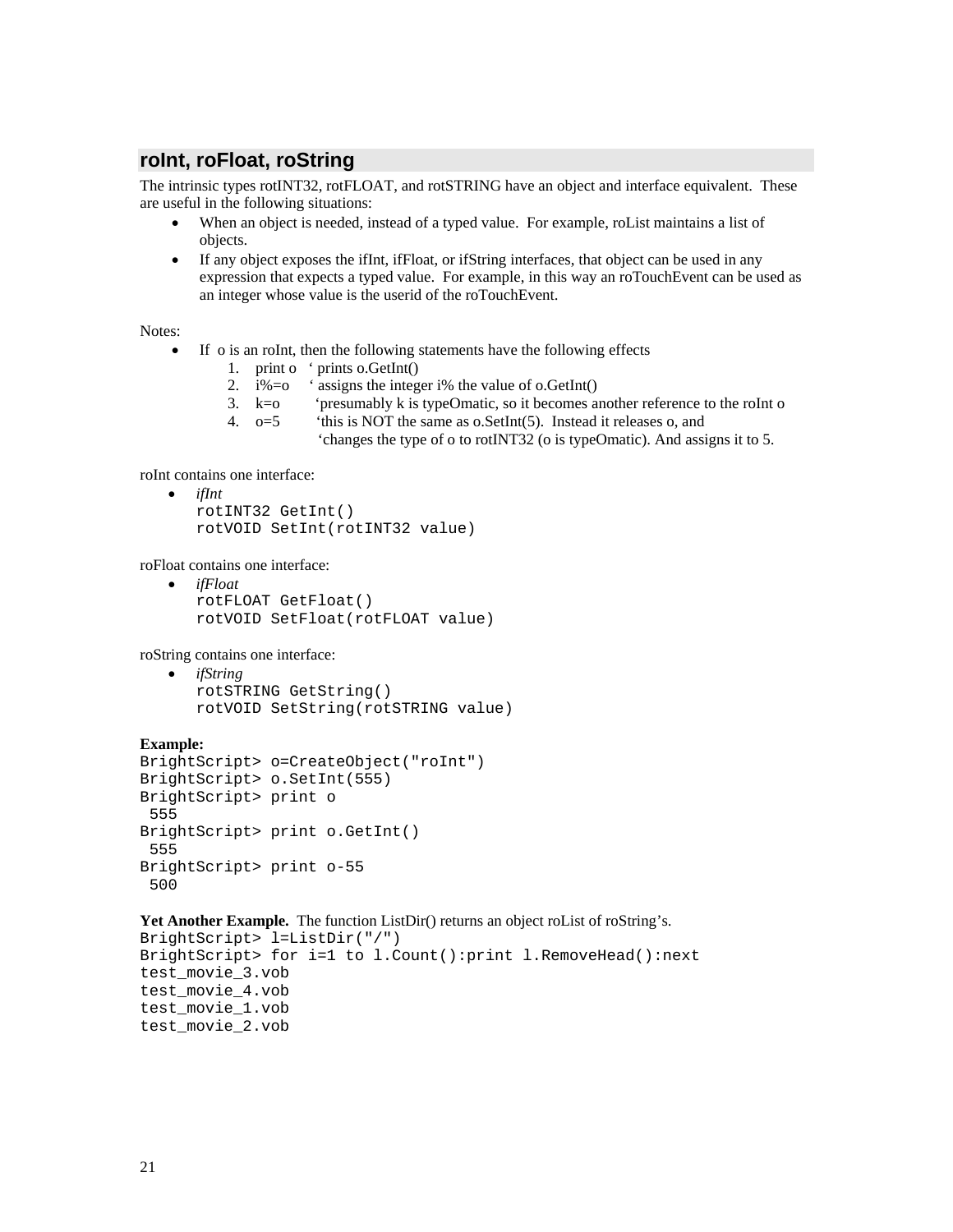### **roTouchScreen**

The touch screen object allows you accept events from touch screen panels or Mice. Currently only the Elo USB touch screens or a USB Mouse/Trackball are supported. However, we are always working on more driver support. Contact brightsignsales@rokulabs.com if you have specific touch panel requests.

roTouchScreen responds to clicks with a USB mouse the same way it does to touches on a touch screen. However, you will need to provide a cursor bitmap if you want to enable mouse support. There is one you can use in the Roku BrightSign demo which can be downloaded from our web site.

To use a touch screen follow these general steps:

- 1. create an roTouchScreen
- 2. Use SetPort to tell the roTouchScreen which roMessagePort to send events to
- 3. Define one or more touch regions. A touch region may be rectangular or circular. When someone touches the screen anywhere inside the area of a touch region, an event will be sent to your message port.
- 4. If touch areas overlap such that a touch hits multiple regions, an event for each region touched will be sent.
- 5. Process the events.

roTouchScreen supports rollover regions. Rollovers are based around touch regions. When a rectangular or circular region is added it defaults to having no rollover. You can enable a rollover using the touch region's ID and specifying an on and off image. Whenever the mouse cursor is within that region the on image is displayed and the rest of the time the off image is displayed. This allows buttons to highlight as the mouse cursor moves over them.

roTouchScreen has these interfaces

- 1. ifTouchScreen
- 2. ifSetMessagePort

ifTouchScreen has these member functions:

```
rotVOID SetResolution(rotINT32 x, rotINT32 y) 
rotVOID AddRectangle_region(rotINT32 x, rotINT32 y, rotINT32 w, 
                                   rotINT32 h, rotINT32 userid) 
rotVOID AddCircleRegion(rotINT32 x, rotINT32 y, rotINT32 radius, 
                                  rotINT32 userid) 
rotVOID ClearRegion() 
rotSTRING GetDeviceName)() 
rotVOID SetCursorPosition(rotINT32 x, rotINT32 y) 
rotVOID SetCursorBitmap(rotSTRING, rotINT32 x, rotINT32 y) 
rotVOID EnableCursor(rotBOOL on-off) 
rotVoid EnableRollover(rotInt32 region_id, rotString on_image, 
                       rotString off_image, rotBool cache_image) 
rotVoid EnableRegion(rotInt32 region_id, rotBool enabled) 
rotVoid SetRollOverOrigin(rotInt32 region_id, rotInt32 x, rotInt32 
y)
```
roTouchScreen sends events of type roTouchEvent. roTouchEvent has these interfaces:

- 1. ifInt (the userid of the touched region)
- 2. ifPoint (the x,y coordinates of the touch point. Not normally needed). ifPoint has two member functions:
	- a. rotINT32 GetX()
	- b. rotINT32 GetY()
- 3. ifEvent (mouse events). ifEvent has the following member function: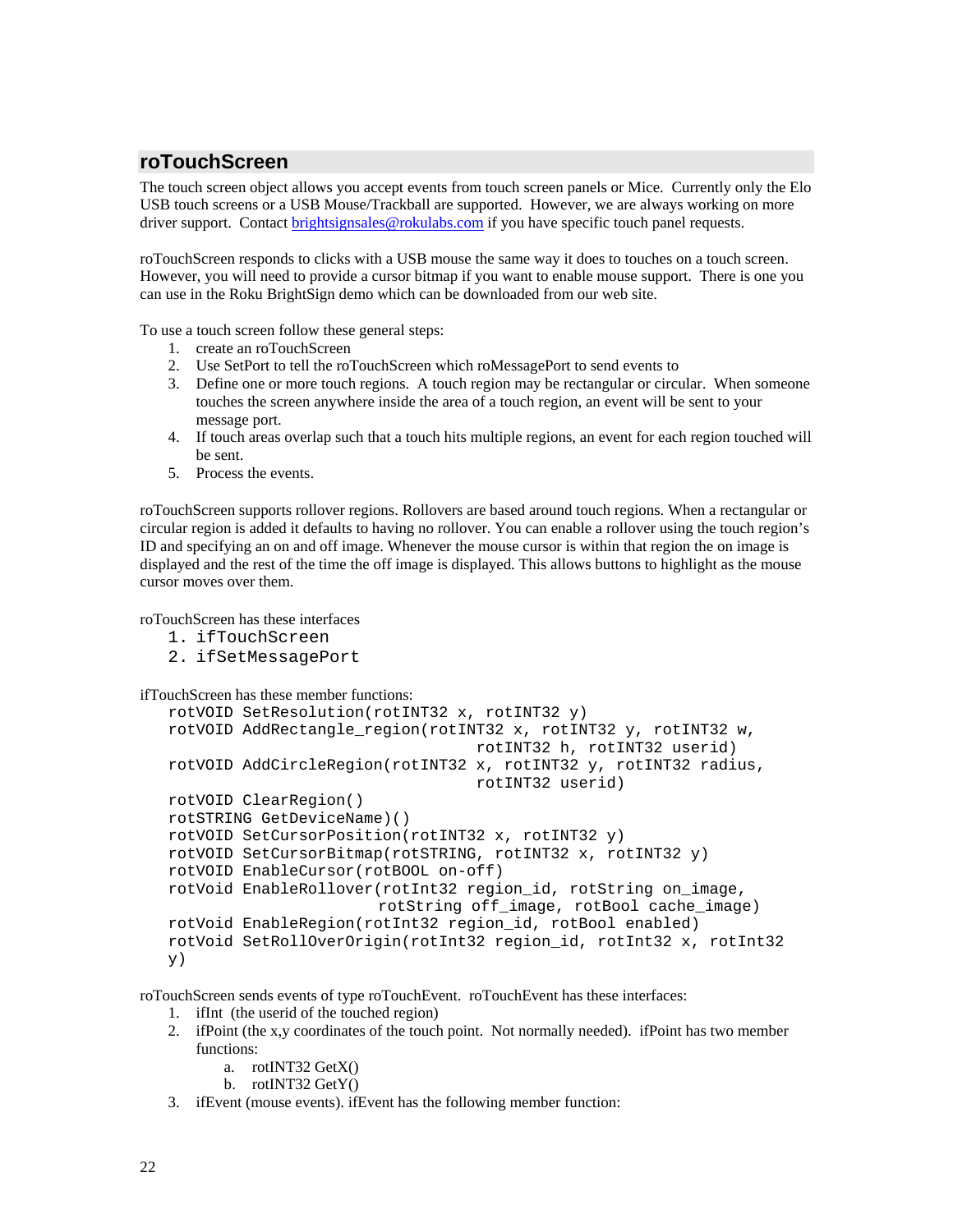a. rotINT32 GetEvent()

#### **EnableRollover:**

Use this function to enable a rollover for a touch region. It accepts the touch region's ID, two strings specifying the names of the on and off bitmap images, and a cache setting. The cache image parameter simply tells the script whether to keep the bitmaps loaded in memory. This is a good idea except that it uses up memory very quickly so we recommend that cache image is normally set to 0.

#### **EnableRegion:**

Use this function to enable or disable a rollover region. It accepts the touch region's ID and a Boolean value (true or false). The rollover regions default to enabled when created, but you can set up all of the regions at the start of your script and then just enable the current ones when required.

#### **SetRollOverOrigin:**

The default requirement is that rollover bitmaps are the same size and position as the touch region (though for circular regions the bitmap is obviously square). This function can be used to change the origin, so that more (or less) of the screen changes when the mouse rolls in and out of the region. This means that bitmaps which are larger than the region can be drawn. Note that the default origin for circular regions is  $(x - r, y - r)$  where  $(x, y)$  is the center and r is the radius.

### **Example: This code loops a video and waits for a mouse click or touch screen input. It outputs the coordinates, to the shell, of the click or touch, if it's within the defined region.**

```
v=CreateObject("roVideoPlayer") 
t=CreateObject("roTouchScreen") 
p=CreateObject("roMessagePort") 
v.SetPort(p) 
t.SetPort(p) 
v.SetLoopMode(1) 
v.PlayFile("testclip.mp2v") 
t.AddRectangleRegion(0,0,100,100,2) 
loop: 
     msg=wait(0, p) 
     print "type: ";type(msg) 
     print "msg=";msg 
     if type(msg)="roTouchEvent" then 
         print "x,y=";msg.GetX();msg.GetY() 
     endif 
     goto loop:
```
#### **Another Example with Mouse support:**

```
t=CreateObject("roTouchScreen") 
t.SetPort(p) 
REM Puts up a cursor if a mouse is attached 
REM The cursor must be a 16 x 16 BMP 
REM The x,y position is the "hot spot" point 
t.SetCursorBitmap("cursor.bmp", 16, 16) 
t.SetResolution(1024, 768) 
t.SetCursorPosition(512, 389) 
REM
```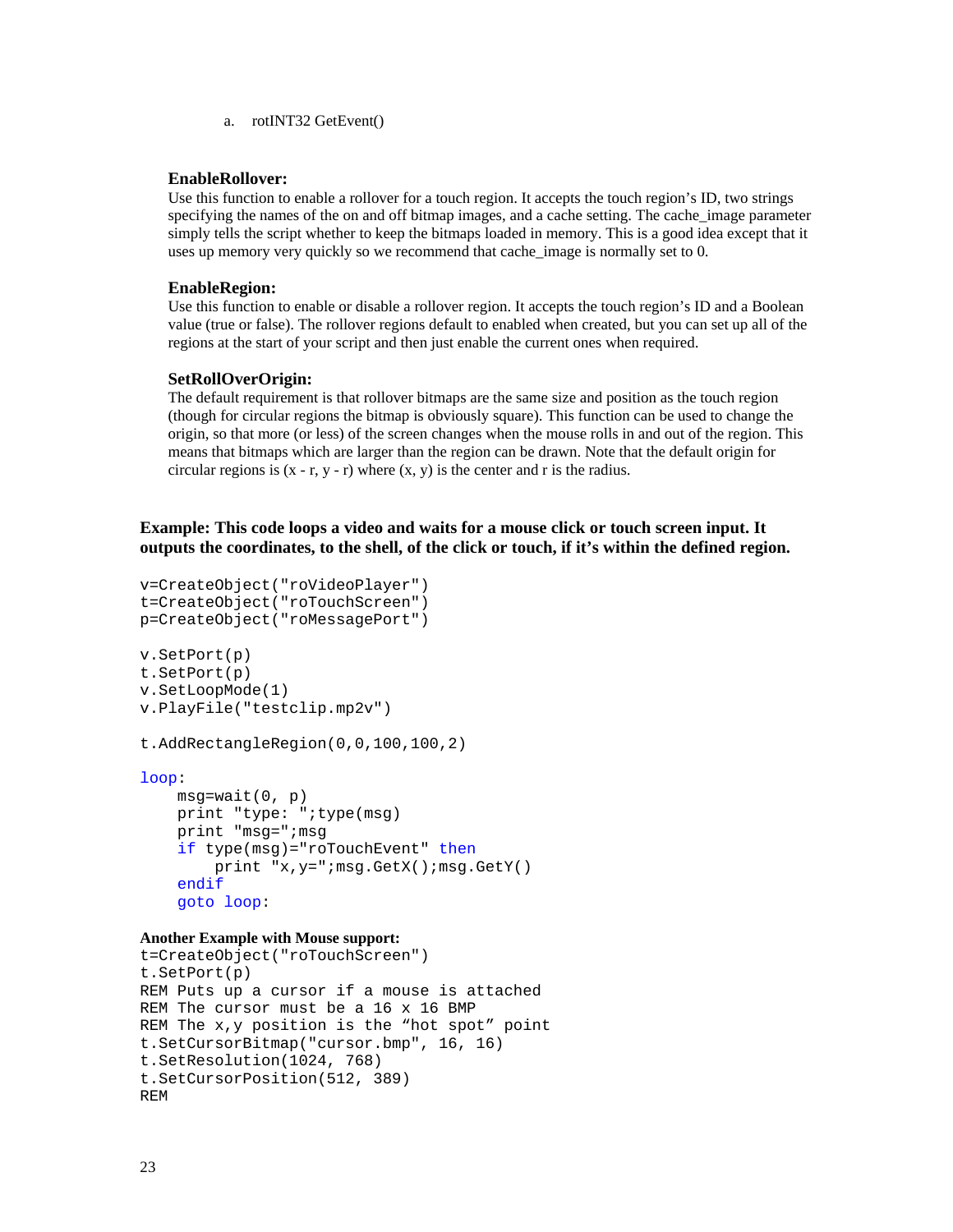```
REM Pass enable cursor display: TRUE for on, and FALSE for off 
REM The cursor will only enable if there is a mouse attached 
REM 
t.EnableCursor(TRUE)
```

```
Example with a Rollover Region and Mouse Support: 
img=CreateObject("roImagePlayer") 
t=CreateObject("roTouchScreen") 
p=CreateObject("roMessagePort") 
t.SetPort(p) 
t.SetCursorBitmap("cursor.bmp", 16, 16) 
t.SetResolution(1024, 768) 
t.SetCursorPosition(512, 389) 
t.EnableCursor(1) 
img.DisplayFile("\menu.bmp") 
REM Adds a rectangular touch region 
REM Enables rollover support for that region 
REM Sets the rollover origin to the same position as the touch region 
REM 
t.AddRectangleRegion(0, 0, 100, 100, 1) 
t.EnableRollOver(1, "on.bmp", "off.bmp", true) 
t.SetRollOverOrigin(1, 0, 0)
```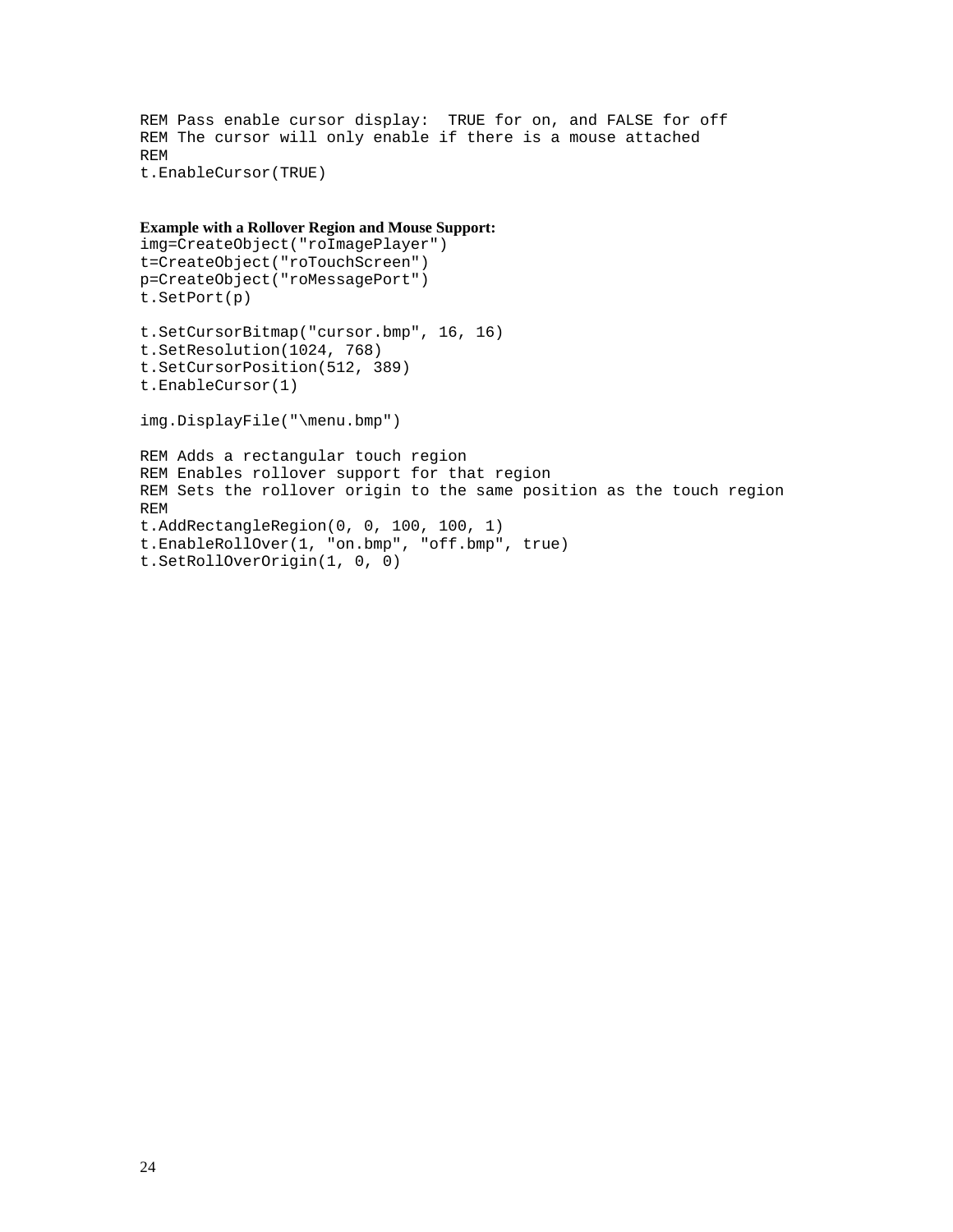### **roSerialPort**

This object controls the RS232 serial port, allowing you to receive input and send responses.

roSerialPort has these interfaces:

- 1. ifStream 2. ifSerialControl
- 

```
ifStream has these member functions:
```

```
rotVOID SendByte(rotINT32 byte) 
rotVOID SendLine(rotSTRING line) 
rotVOID SendBlock(rotSTRING block) 
rotVOID SetEol(rotSTRING eol) 
rotVOID SetLineEventPort(rotOBJECT port) 
rotVOID SetByteEventPort(rotOBJECT port)
```

```
ifSerialControl has this member function: 
   rotBOOL SetBaudRate(roINT32 baud_rate)
```
Supported baud rates are: 1800, 2000, 2400, 3600, 4800, 7200, 9600, 12800, 14400, 19200, 23040, 28800, 38400, 57600, 115200

roSerialPort sends events of the following type:

- 1. roStreamLineEvent The line event is generated whenever the end of line string set using SetEol is found and contains a rotString for the whole line.
- 2. roStreamByteEvent The byte event is generated on every byte received.

#### **Example: This code waits for a serial event, and echos the input received on the serial port to the shell**

```
serial = CreateObject("roSerialPort", 0, 9600) 
p = CreateObject("roMessagePort") 
serial.SetLineEventPort(p) 
serial only:
msg = wait(0, p) ' Wait forever for a message.
if(type(msg) <> "roStreamLineEvent") goto serial_only 'Accept serial 
messages only. 
serial.SendLine(msg) ' Echo the message back to serial.
```